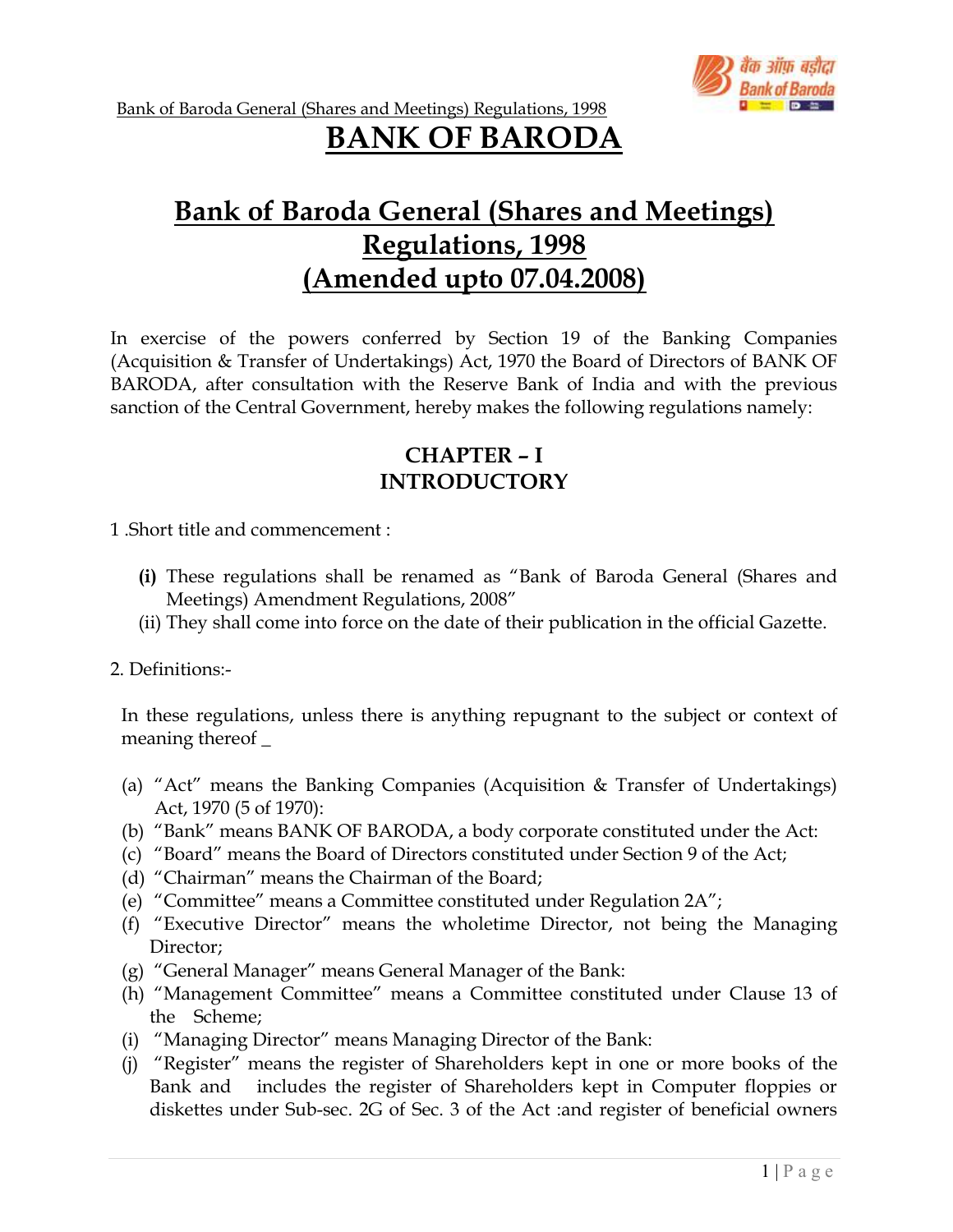

maintained by any depository under Section 11 of the Depository Act, 1996 (22 of 1996)"

- (k) "Registrar" means the person appointed by the Bank for :-
	- (i) collecting applications from investors in respect of an issue :
	- (ii) keeping a proper record of applications and monies received from investors or paid to the sellers of the securities, ; and
	- (iii) assisting the Bank in
		- (a) determining the basis of allotment of securities in consultation with the stock exchange ;
		- (b) finalizing the list of persons entitled to allotment of securities ;
		- (c) processing and dispatching allotment letters, refund orders or certificates and other related documents in respect of the issue; and
	- (iv) such other functions as assigned from time to time by the Bank.
- (l) "Scheme" means the Nationalized Banks (Management and Miscellaneous Provisions) Scheme, 1970:
- (m) "Share" means share in the Share Capital of the Bank:
- (n) "Share transfer agent" includes
	- (i) any person, who on behalf of the Bank maintains the records of holders of securities issued by the Bank and deals with all matters connected with the transfer and redemption of its securities ; or
	- (ii) a department or division (by whatever name called) of the Bank performing the activities referred in sub – clause (i)
- (o) Words and expressions used in Chapter III and not defined in these Regulations but defined in the Depositories Act, 1996 (Act 22 of 1996) shall have the meaning respectively assigned to them in the said Act.
- (p) The words and expressions used herein and not defined in these Regulations but defined in the Act or Schemes or guidelines issued by the Securities and Exchange Board of India and the guidelines framed by the Reserve Bank in pursuant to the powers conferred on it under the proviso to clause(c) of subsection (2B) of section 3 of the Act shall have same meaning respectively assigned to them in the Act or the Scheme or the guidelines issued by the Securities and Exchange Board of India or framed by the Reserve Bank, as the case may be";
- 2A.(i) Except as provided in Clause (ii) of Regulation 67, the Board may constitute, as and when necessary, a Committee consisting of the Chairman and Managing Director or in in his absence, Executive Director and two other Directors as it may deem fit, for the purposes of these Regulations;
	- (ii) The Committee constituted under this Regulation shall observe such rules of procedure as may be specified by the Board.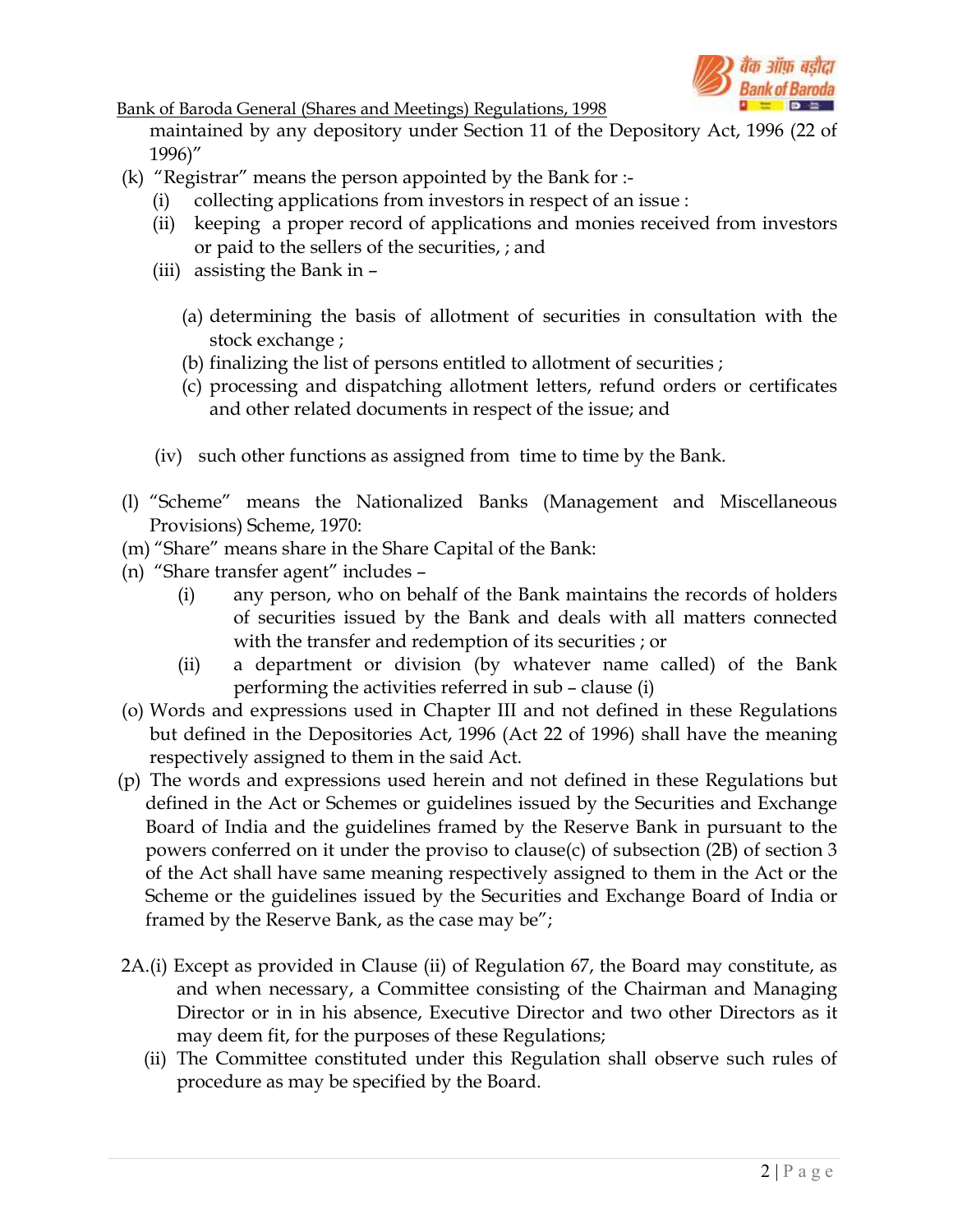

# CHAPTER II SHARES AND SHARE REGISTER

3. Nature of shares:

 The shares of the Bank shall be movable property, transferable in the manner provided under these regulations.

- 4. Kinds of share capital:
	- (i) Preference Share Capital means that part of share capital of the Bank which fulfills both the following conditions:
		- (A) as respects dividends, it carries a preferential right to be paid a fixed amount or an amount calculated at fixed rate, which may be either free of or subject to income tax and
		- (B) as respect capital, it carries or will carry, or winding up to repayment of capital, a preferential right to be repaid the amount of the capital paid-up or deemed to have been paid-up, whether or not there is preferential right to the payment of either on both of the following amounts, namely :-
			- (a) any money remaining unpaid, in respect of the amounts specified in clause (A), upto the date of winding up or repayment of capital, and
			- (b) any fixed premium or premium on any fixed scale, specified by the Board with the previous consent of the Central Government.
	- (ii) "Equity Share Capital" means all share capital, which is not preference share capital.
	- (iii) The expressions "Preference Share" and "Equity Share " shall be construed accordingly.
- 4A. (1) The Bank may raise capital by Public issue or preferential allotment or private placement or Equity Shares or Preference Shares.

(2) The Bank shall formulate a proposal to raise capital in accordance with the guidelines, rules or regulations of the Securities and Exchange Board of India, relating to raising of such capital.

(3) For raising capital by public issue or preferential allotment or private placement of preference shares, the extent of issue of each class of such preference shares (whether perpetual or irredeemable or redeemable) and the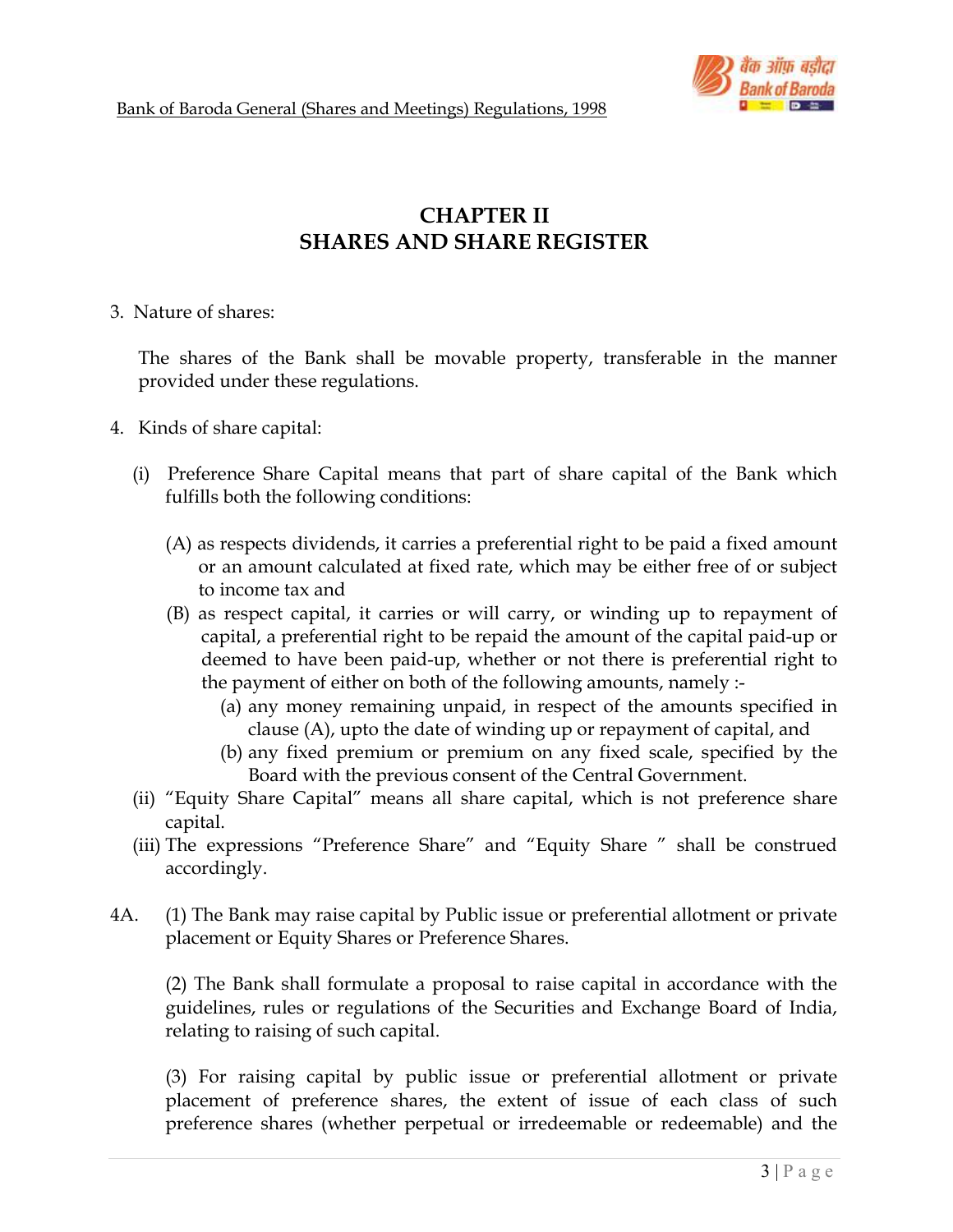

terms and conditions subject to which each class of such preference shares that may be issued by the Bank shall be determined in accordance with the guidelines framed by the Reserve Bank in pursuant to the provisions contained in the proviso to clause(c) of subsection (2B) of section 3 of the Act.

(4) The Bank shall submit the proposal to the Reserve Bank and take into account the views of the Reserve Bank before finalizing the proposal.

(5) The final proposal shall thereafter be submitted to the Central Government for its sanction and the Central Government may grant sanction subject to such terms and conditions as it may deem fit.

(6) The Bank shall raise capital in accordance with the sanction of the Central Government."

- 5. Particulars to be entered in the register:
	- (i) A share register shall be kept, maintained and updated in accordance with subsection 2(F), of section 3 of the Act.
	- (ii) In addition to the particulars specified in sub-section  $2(F)$  of Section 3 of the Act, such other particulars as the Board may specify shall be entered in the register.
	- (iii) In the case of joint holders of any share, their names and other particulars required by sub-regulation (i) shall be grouped under the name of the first of such joint holders.
	- (iv) Subject to the proviso of sub-section 2(D) of Section 3 of the Act, a shareholder resident outside India may furnish to the Bank on addres in India, any such address in India, and any such address shall be entered in the register and be deemed to be his registered address for the purposes of the Act and these regulations.
- 5A. (i) The Bank shall, unless the Register is in such form as in itself to constitute an index keep an index, which may be in form of a card index of the names of shareholders and shall, within fourteen days after the date on which any alteration is made in the register of shareholders, make the necessary alteration in the index.
	- (ii) The index shall be kept with the register of shareholders."
- 6. Control over shares and registers:

 Subject to the provisions of the Act and these regulations, and such directions as the Board may issue from time to time, the register shall be kept and maintained at the Head Office fo the Bank and be under the control of the Board and the decision of the Board as to whether or not a person is entitled to be registered as a shareholder in respect of any share shall be final.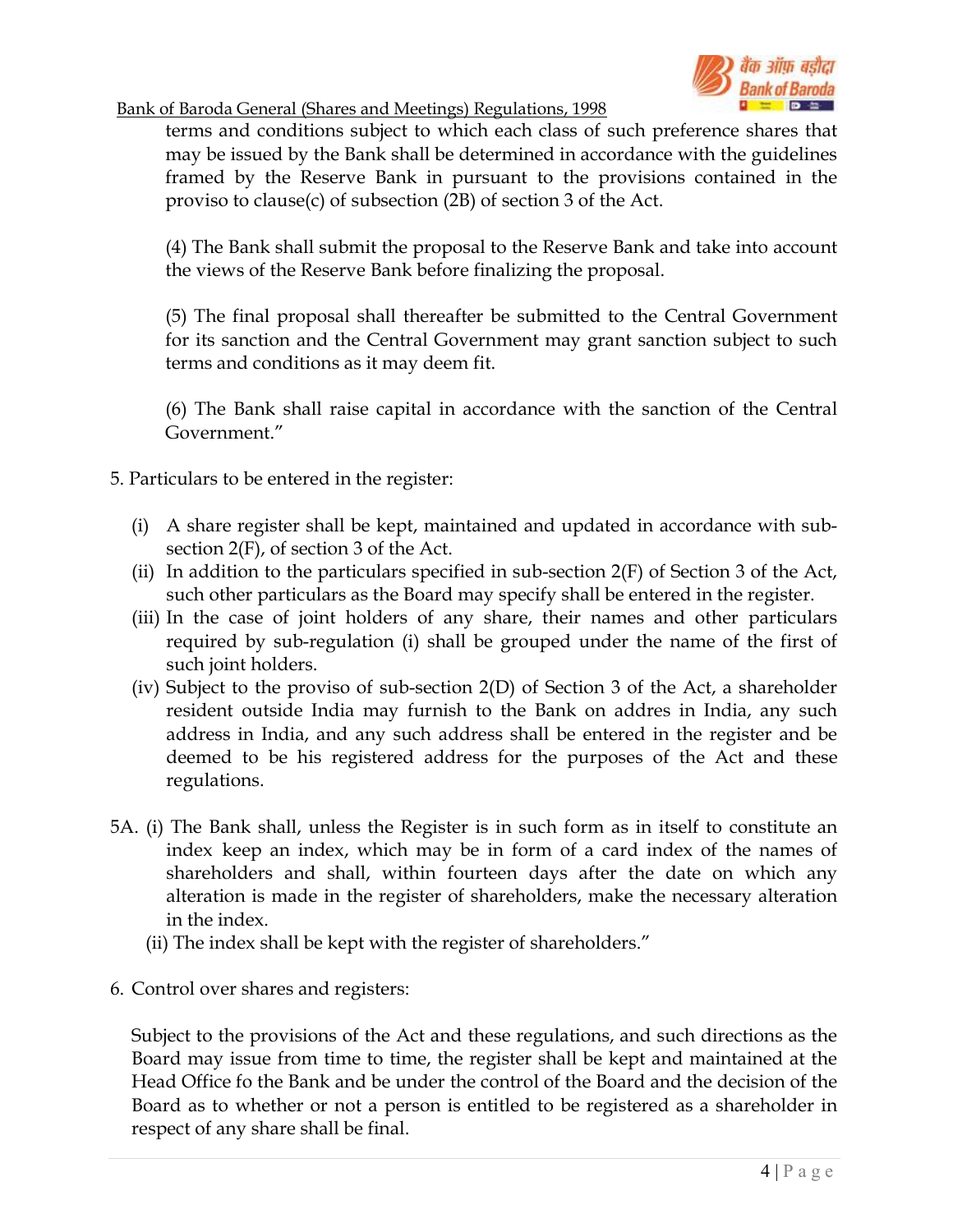

- 7. Parties who may not registered as shareholders:
	- (i) Except as otherwise provided by these regulations, all person who are not competent to contract shall not be entitled to be registered as a shareholder and the decision of the Board in this regard shall be conclusive and final.
	- (ii) In case of partnership firms, shares may be registered in the names of the individual partners and no firm, as such shall be entitled to be registered as a shareholder.
- 8. Maintenance of share register in computer system, etc. :
	- (i) The particulars required to be entered in the share register under sub-section 2(F) of Section 3 of the Act, read with those mentioned in regulations shall be maintained under sub-section 2(G) of Section 3 of the Act, in the form of data stored in magnetic / optical / magneto-optical media by way of diskettes, floppies' cartridges or otherwise (hereinafter referred to as the "media") in computers to be maintained at the Head Office and the back up at such location as may be decided from time to time by the Chairman and Managing Director or any other official not below the rank of the General Manager designated in this behalf by the Chairman and Managing Director (hereinafter referred to as, "the designated official").
	- (ii) Particulars required to be entered in the share register under Sec. 3 (B) of the Act read with Section 11of the Depositories Act, 1996 shall be maintained in the electronic form in the manner and in the form as prescribed therein.
	- (iii) The register in electronic form shall be maintained subject to such safeguards as stipulated for securing electronic records under the Information Technology Act, 2000 (21 of 2000)
- 9. Safeguards for protection of computer system:
	- (i) The access to the system set out in Regulation 8(i) in which data is stored shall be restricted to such persons including Registrars to an issue and / or share transfer agents as may be authorized in this behalf by the Chairman and Managing Director or the designated official and the passwords if any and the electronic security control system shall be kept confidential under the custody of the said persons.
	- (ii) The access by the authorized persons shall be recorded in logs by the computer system and such logs shall be preserved with the official / persons designated in this behalf by the Chairman and Managing Director or the designated official.
	- (iii) Copies of the back-ups shall be taken on removable media at intervals as may be specified from time to time by the Chairman and Managing Director or the designated official, incorporating the changes made in the register of shareholders. At least one of these copies shall be stored in a location other than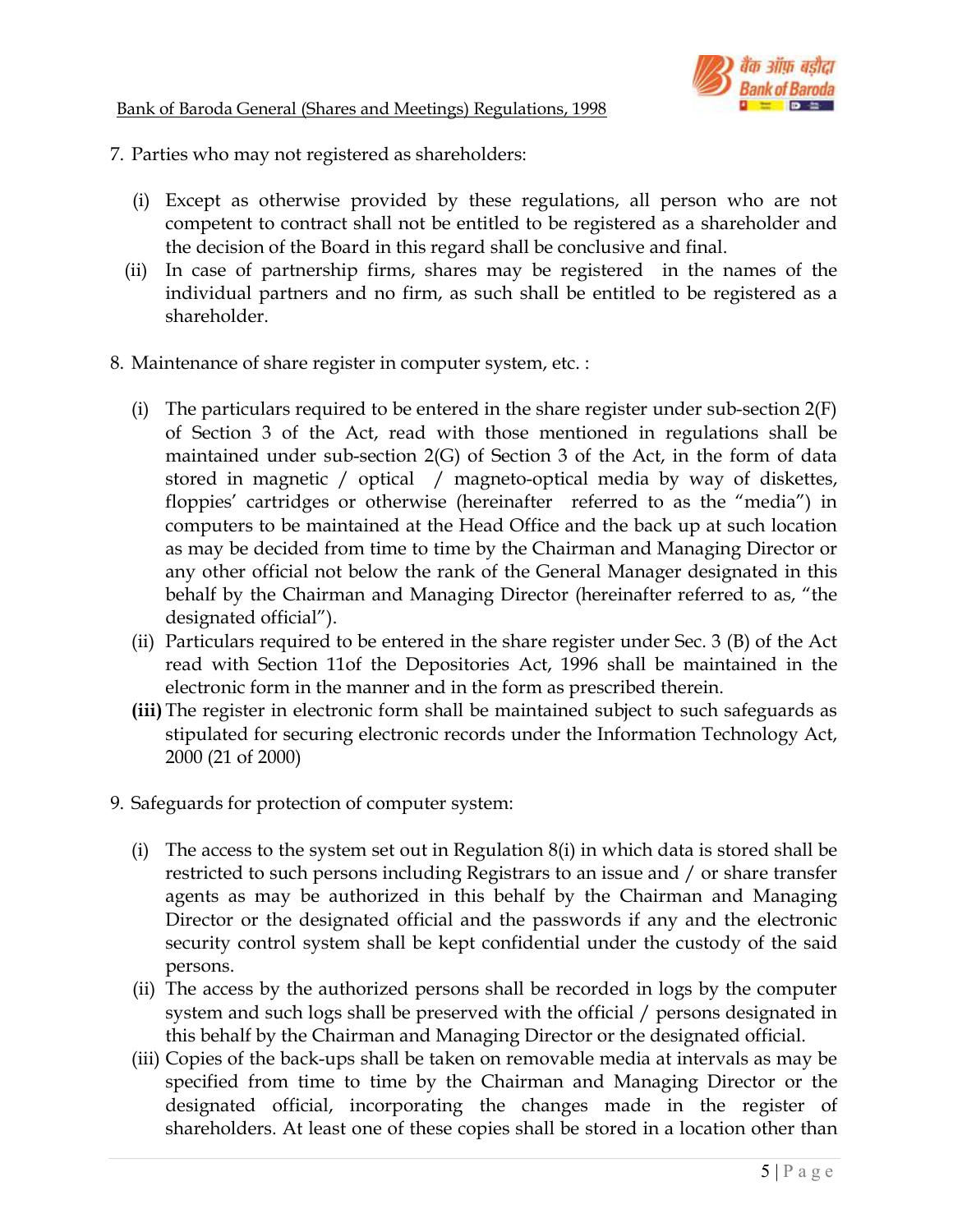

the premised in which processing is being done. This copy shall be stored in a fire-proof environment with locking arrangement and at the requisite temperature. The access to the back-ups in both the locations shall be restricted to persons authorized in this behalf by the Chairman and Managing Director or the designated official. The persons so authorized shall record the access in a manual register kept at the location.

- (iv) It shall be the duty of the authorized persons to compare the data on the backups with that on the computer system by using appropriate software to ensure correctness of the back-up. The result of this operation shall be recorded in the register maintained for the purpose.
- (v) It shall be competent for the Chairman and Managing Director, by special or general order, to add or modify the instructions, stipulations in regard to the safeguards to be observed in maintaining the register of the shareholders in the computer system with due regard to the advancement of technology, and / or in the exigencies of situation or for any other relevant consideration.
- 10. Exercise of rights of joint holders:

If any share stands in the names of two or more person the person first named in the register shall, as regards voting, receipt of dividend, service of notices and all or any other matters connected with the Bank except the transfer of shares, be deemed to be the sole holder thereof.

11. Inspection of register:

- (i) the register shall, except when closed under Regulation 12, be open to inspection of any shareholder, free of charge, at the place where it is maintained during business hours subject to such reasonable restrictions as the Board may impose, but so that not less than two hours in each working day shall be allowed for inspection.
- (ii) Any shareholder may make extracts of any entry in the register or computer prints free of charge or if he requires copy or computer prints of the register or of any part thereof, the same will be supplied to him on pre-payment at the rate of Rs. 5/- or at such rate as the Board may decide for every 1000 words or fractional part thereof required to be copied.
- (iii) Notwithstanding anything contained in sub-regulation (ii), any duly authorized officer of the Government shall have the right to make a copy of any entry in the register or be furnished a copy of the register or any part thereof.
- 12. Closing of the register:

The Bank may, after ensuring compliance of the applicable guidelines and the listing agreement with the stock exchanges, and after giving not less than seven days previous notice by advertisement in at least two newspapers circulating in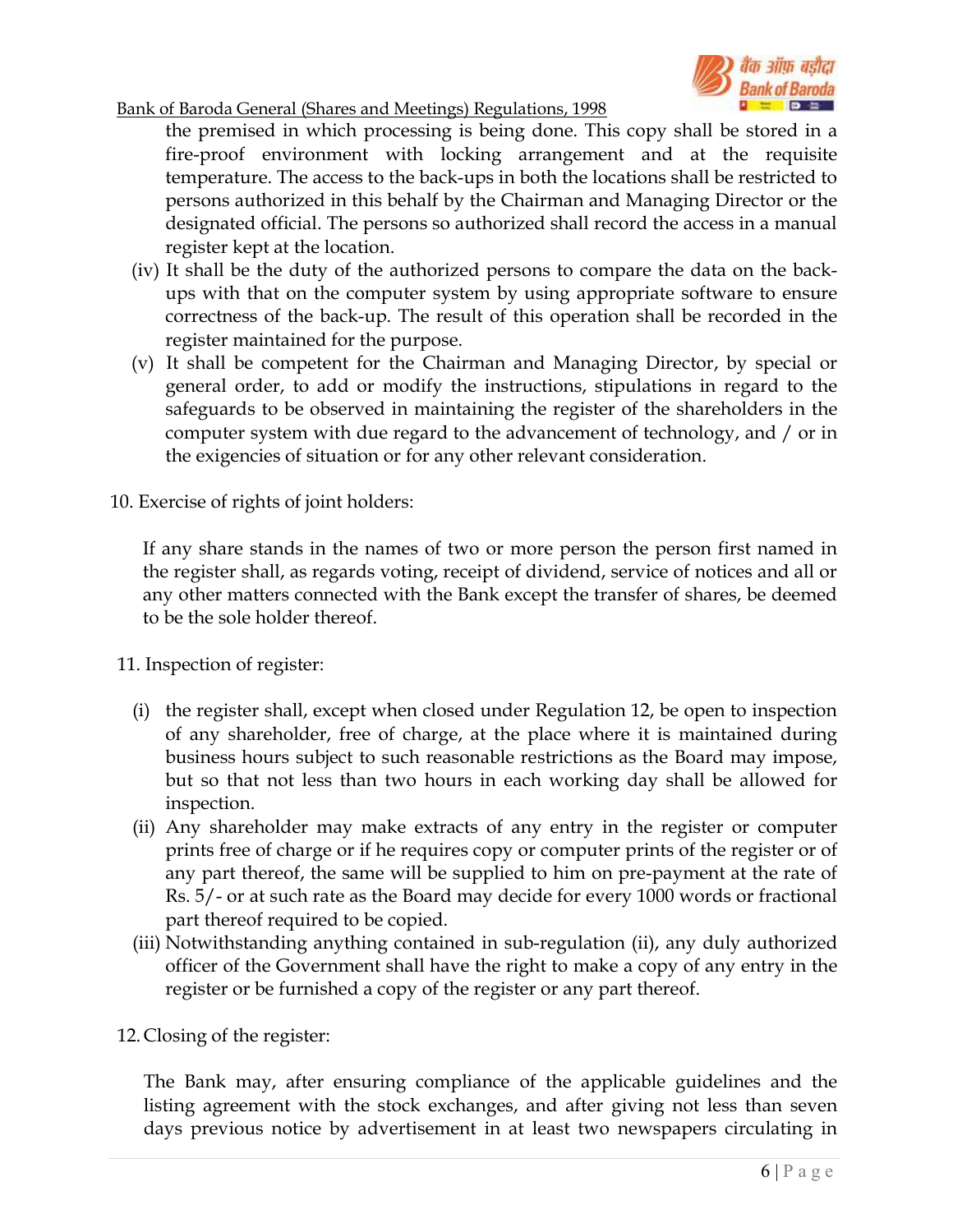

India, close the register of shareholders for any period or periods not exceeding in the aggregate forty-five days in each year but not exceeding thirty days at any one time as may in its opinion, be necessary.

## 13. Share Certificates:

- (i) Each share certificate shall bear share certificate number, a distinctive number, the number of shares in respect of which it is issued and the name of the shareholder to whom it is issued and it shall be in such form as may be specified by the Board.
- (ii) Every share certificate shall be issued under the common seal of the Bank in pursuance of a resolution of the Board and shall be signed by two Directors and some other officer not below the rank of Scale II or the Company Secretary. Provided that the signature of the Directors may be printed, engraved, lithographed or impressed by such other mechanical process as the Board may direct.
- (iii)A signature so printed, engraved, lithographed or otherwise impressed shall be as valid as a signature in the proper handwriting of the signatory himself.
- (iv) No share certificate shall be valid unless and until it is so signed. Share certificates so signed shall be valid and binding notwithstanding that, before the issue thereof, any person whose signature appears thereon may have ceased to be a person authorized to sign share certificates on behalf of the Bank.
- 14. Issue of share certificates:
	- (i) While issuing share certificates to any shareholder it shall be competent for the Board to issue the certificates on the basis of one certificate for every hundred shares or multiples thereof registered in his name on any one occasion and one additional share certificate for the number of shares in excess thereof but which are less than hundred.
	- (ii) If the number of shares to be registered is less than hundred, one certificate shall be issued for all the shares.
	- (iii) In respect of any share or shares held jointly by several persons, the Bank shall not be bound to issue more than one certificate, and delivery of a certificate for a share to one of several joint holders shall be sufficient delivery to all such holders.
- 15. Issue of new or duplicate share certificate.
	- (i) If any share certificate is worn out or defaced, the Board or Committee designated by it on production of such certificate may order the same to be cancelled and have a new certificated issued in lieu thereof.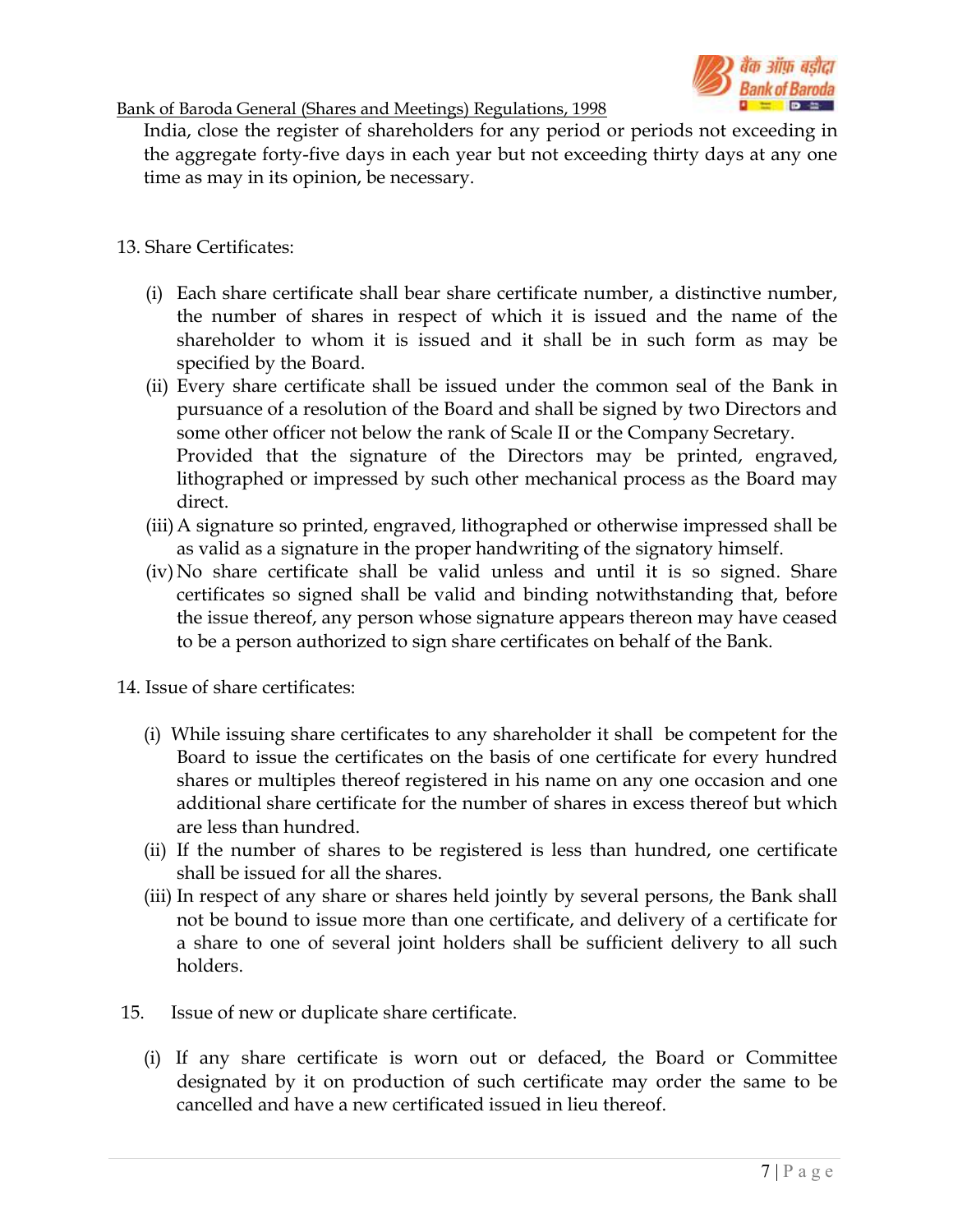



- (ii) If any share certificate is alleged to be lost or destroyed, the Board or the Committee designated by it on such indemnity with or without surety as the Board or the Committee thinks fit, and on publication in two newspapers and on payment to the Bank of its costs, charges and expenses, a duplicate certificate in lieu thereof may be given to the person entitled to such lost or destroyed certificate.
- 16. Consolidation and sub-division of shares:

 On a written application made by the shareholder(s), the Board or the Committee designated by it may consolidate or sub-divide the shares submitted to it for consolidation / sub-division as the case may be and issue a new certificate(s) in lieu thereof on payment to the Bank of its costs, charges and expenses of an incidental to the matter.

#### 17. Transfer of shares:

- (i) Every transfer of the shares of the Bank shall be by an instrument of transfer in form 'A' annexed hereto or in such other form as may be approved by the Bank form time to time and shall be duly stamped, dated and executed by or on behalf of the transferor and the transferee along with the relative share certificate.
- (ii) The instrument of transfer along with the share certificate shall be submitted to the Bank at its Head Office and the transferor shall be deemed to remain the holder of such shares until the name of the transferee is entered in the share register in respect thereof.
- (iii) Upon receipt by the Bank of an instrument of transfer along with a share certificate with a request to register the transfer, the Board or the Committee designated by the Board shall forward the said instrument of transfer along with share certificate to the Registrar or Share Transfer Agent for the purposes of verification that the technical requirements are complied with in their entirety. The Registrar or Share Transfer Agent shall return the instrument of transfer along with the share certificate, if any, to the transferee for resubmission unless the instrument of transfer is presented to the Bank, duly stamped and properly executed for registration and is accompanied by the certificate of the shares to which it relates and such other evidence as the Board may require to show the title of the transferor to make such transfer.

Explanation : "Illustrations of technical requirements" means

- (a) Transfer deed shall be duly stamped;
- (b) Certificate number or distinctive number mentioned in the transfer deed shall tally with the share certificate;
- (c) Transferor's signature shall tally;
- (d) Transfer deed shall be witnessed.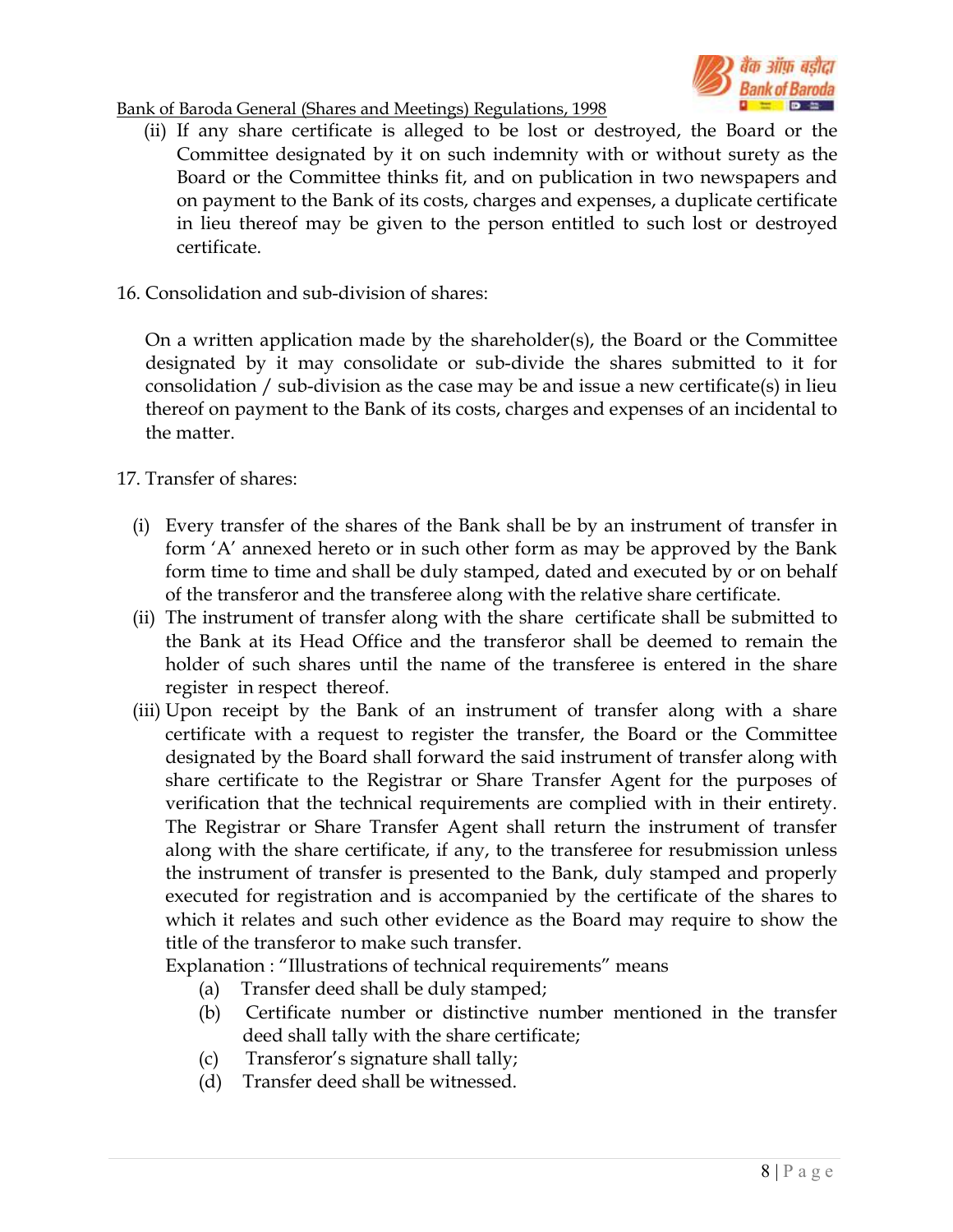

- (iv) The Board or the Committee designated by the Board shall, unless it refuses to register the transfer under Regulation 19 hereinafter, cause the transfer to be registered.
- (v) Unless the transfer of shares is refused under Regulation 19, the share certificate duly transferred shall be delivered to the transferee within sixty days from the date of lodging the instrument of transfer.
- 18. Power to suspend transfers:

 The Board or the Committee designated by the Board shall not register any transfer during any period in which the register is closed.

- 19. Board's right to refuse registration of transfer of shares :
	- (i) **The Board <u>or Committee</u> may refuse** transfer of any shares in the name of the transferee on any one or more of the following grounds, and on no other ground :
		- (a) the transfer of shares is in contravention of the provisions of the Act or regulations made thereunder or any other law or that any other requirement under the law relating to registration of such transfer has not been complied with;
		- (b) the transfer of shares, in the opinion of the Board, is prejudicial to the interests of the Bank or to public interest ;
		- (c) the transfer of shares is prohibited by an order of Court, Tribunal or any other Authority under any law for the time being in force.
		- (d) An individual or company resident outside India or any company incorporated under any law not in force in India or any branch of such company whether resident outside India or not will on the transfer being allowed hold or acquire as a result thereof, shares of the Bank and such investment in the aggregate will exceed the percentage being more than 20 % (twenty) of the paid up capital or as may be specified by the Central Government by notification in the Official Gazette.

Provided however, that the powers of refusal mentioned in subregulation (i) (c) above may be exercised by the Committee designated by the Board in this behalf.

[The proviso to clause (i) shall be omitted]

- (ii) The Board or Committee shall, after the instrument of transfer of shares of the Bank is lodged with it for the purpose of registration of such transfer, form its opinion as to whether such registration ought or ought not to be refused on any of the grounds referred in sub – regulation (i) –
	- (a) If it has formed the opinion that such registration ought not to be so refused, effect such registration ; and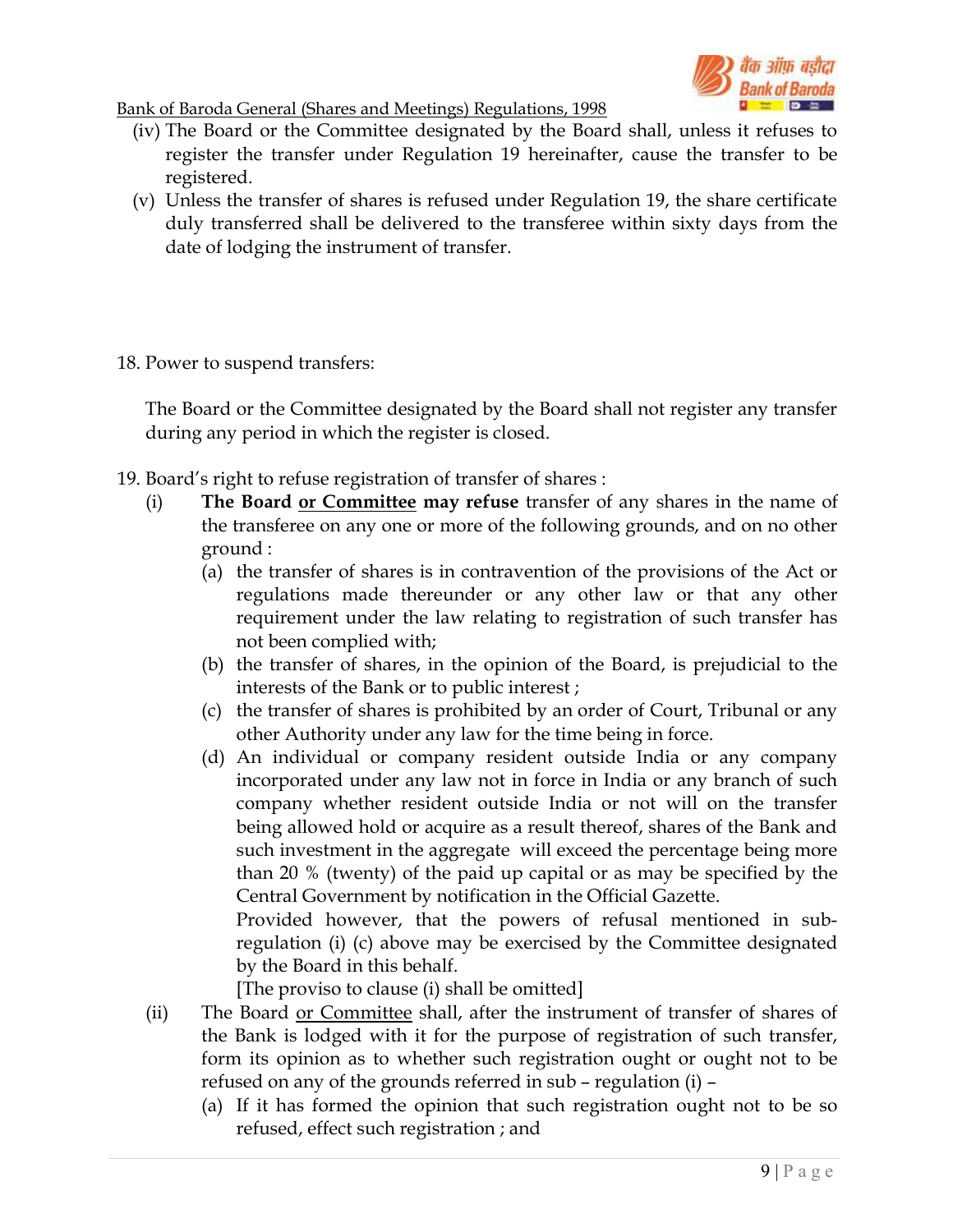

(b) If it has formed the opinion that such registration ought to be refused on any of the grounds mentioned in sub-regulation (i) intimate the same to the Transferor and the Transferee by notice in writing giving reasons for such refusal within 60 days from the receipt of transfer form or within such period as may be laid down in the Listing Agreement with the concerned Stock Exchange.

20. Transmission of shares in the event of death, insolvency, etc. :

- (i) The executors or administrators of a deceased shareholders in respect of a share, or the holder of letter of probate or letters of administration with or without the will annexed or a succession certificate issued under Part X of the Indian Succession Act, 1925, or the holder of any legal representation or a person in whose favour a valid instrument of transfer was executed by the deceased sole holder during the latter's lifetime shall be the only person who may be recognized by the Bank as having any title to such share.
- (ii) In the case of shares registered in the name of two or more shareholders, the survivor or survivors and on the death of the last survivor, his executors or administrators or any person who is the holder of letters of probate or letters of administration with or without will annexed or a succession certificate or any other legal representation in respect of such survivor's interest in the share or a person in whose favour a valid instrument of transfer of share was executed by such person and such last survivor during the latter's lifetime, shall be the only person who may be recognized by the Bank as having any title to such share.
- (iii) The Bank shall not be bound to recognize such executors or administrators unless they shall have obtained probate or letters of administration or succession certificate as the case may be, from a Court of competent jurisdiction.

Provided, however, that in a case where the Board in its discretion thinks fit, it shall be lawful for the Board to dispense with the production of probate or letters of administration or succession certificate or such other legal representation, upon such terms as to indemnity or otherwise as it may think fit.

- (iv) Any such person becoming entitled to a share in consequence of death of a shareholder and any person becoming entitled to a share in consequence of the insolvency, bankruptcy or liquidation of a shareholder shall upon production of such evidence, as the Board may require, have the right –
	- (a) to be registered as a shareholder in respect of such share
	- (b) to make such transfer of such share as the person from whom he derives title could have made.
- 21. Shareholder ceasing to be qualified for registration: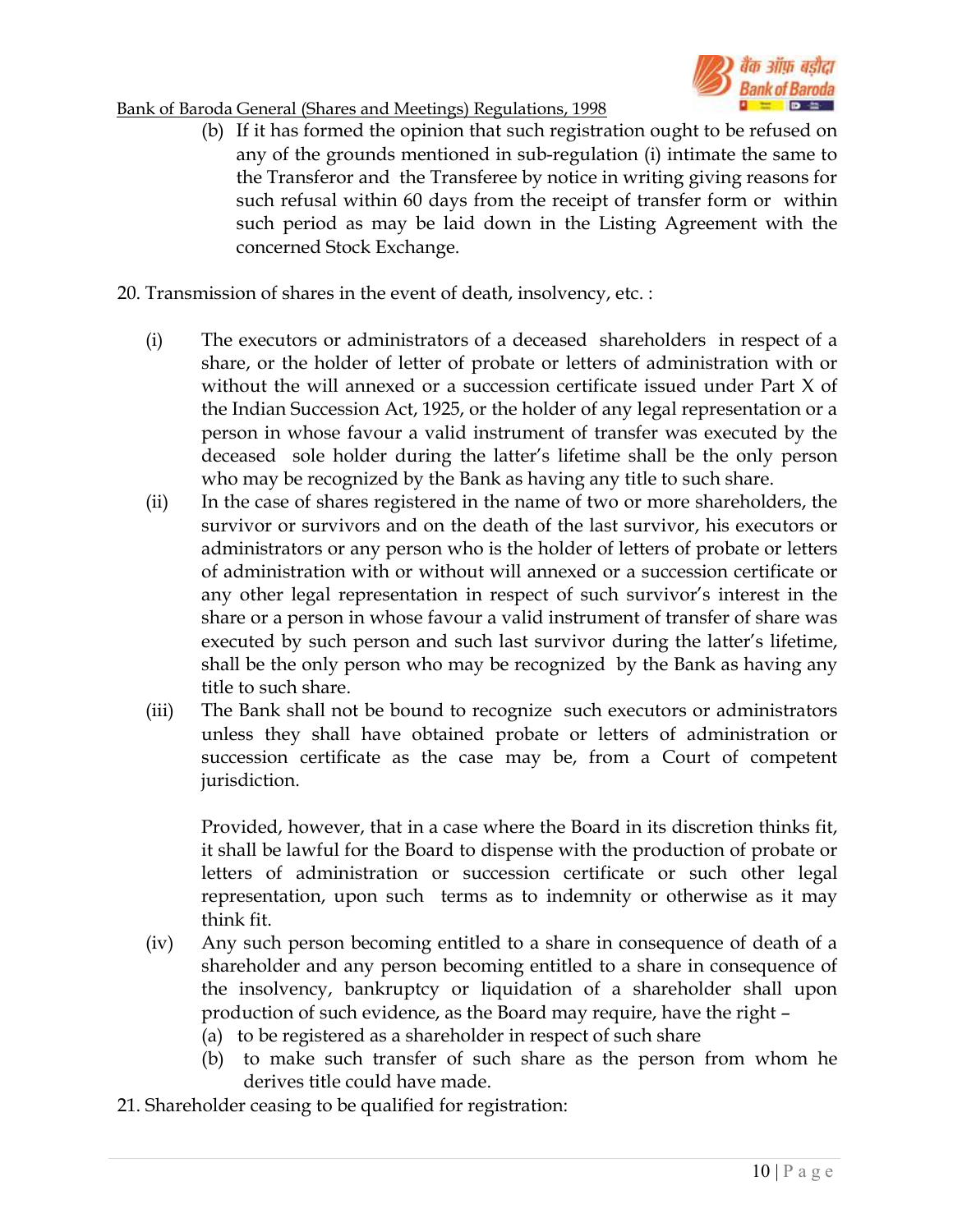

 It shall be the duty of any person registered as a shareholder, whether solely or jointly with another or others forthwith upon ceasing to be qualified to be so registered in respect of any share to give intimation thereof to the Board in this regard.

 Explanation: For the purposes of this regulation, a shareholder may cease to be qualified for registration, -

- (a) If he is a guardian of minor, on the minor attaining the majority ;
- (b) If he is holding shares as a karta, on his ceasing to be a Karta.

## 22. Calls on shares:

 The Board may, from time to time, make such calls as it thinks fit upon the shareholder in respect of all moneys remaining unpaid on the shares held by them, which are by the conditions of allotment not made payable at fixed times, and each shareholder shall pay the amount of every call so made on him to the person and at the time and place appointed by the Board. A call may be payable by installments.

23. Calls to date from resolution:

 A call shall be deemed to have been made at the time when the resolution of the Board authorizing such call was passed and may be made payable by the shareholders on the register on such date or at the discretion of the Board on such subsequent date as may be fixed by the Board.

## 24 Notice of Call:

 A notice of not less than thirty days of every call shall be given specifying the time of payment provided that before the time for payment of such call the Board may by notice in writing to the shareholders revoke the same.

25. Extension of time for payment of call:

 The Board may, from time to time and at its discretion, extend the time fixed for the payment of any call to all or any of the shareholders having regard to distance of their residence or some other sufficient cause, but no shareholder shall be entitled to such extension as a matter of right.

26. Liabilities of joint holders:

 The joint holders of a share shall be jointly and severally liable to pay all calls in respect thereof.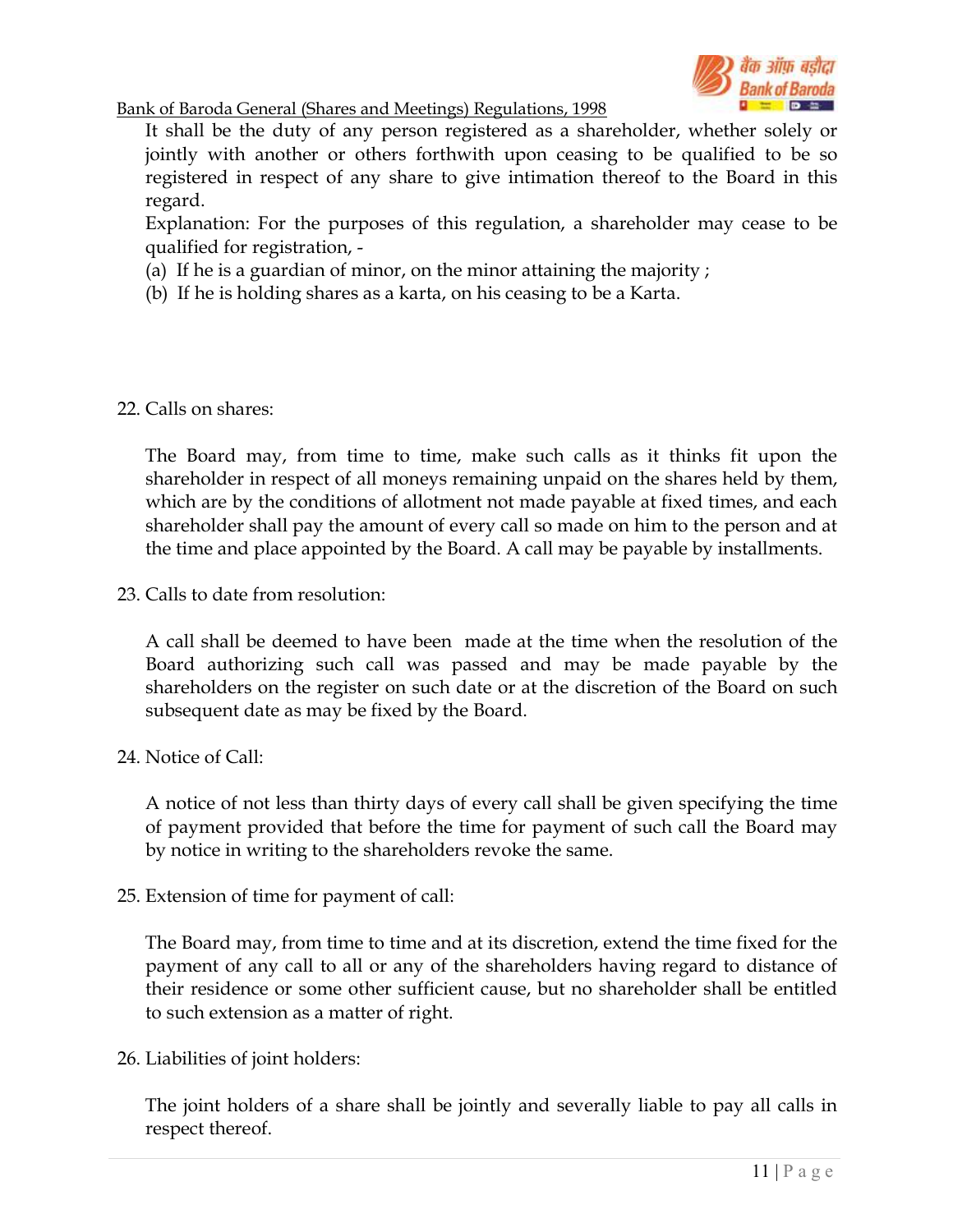

27. Amount payable at fixed time or by installment as calls:

 If by the terms of issue of any share or otherwise any amount is payable at any fixed time or by installments at fixed times, every such amount or installment shall be payable as if it were a call duly made by the Board and of which due notice had been given and all the provisions herein contained in respect of the calls shall relate to such amount or installment accordingly.

28. When interest on call or installment payable:

 If the sum payable in respect of any call or installment is not paid on or before the day appointed for payment thereof, the holder for the time being or allottee of the share in respect of which a call shall have been made, or the installment shall be due, shall pay interest on such sum at such rate as the Board may fix from time to time, from the day appointed for the payment thereof to the time of actual payment, but the Board may at its discretion waive payment of such interest wholly or in part.

29. Non Payment of calls by shareholder:

 No shareholder shall be entitled to receive any dividend or to exercise any right of a shareholder until he shall have paid all calls for the time being due and payable on every share held by him, whether singly or jointly with any person together with interest and expenses, as may be levied or charged.

30. Notice on non-payment of call or installment:

 If any shareholder fails to pay the whole or any part of any call or installment or any money due in respect of any shares either by way of principal or interest on or before the day appointed for the payment of the same, the Bank may at any time thereafter during such time as the call or installment or any part thereof or other moneys remain unpaid or a judgment or decree in respect thereof remains unsatisfied in whole or in part, serve a notice on such shareholder or on the person (if any) entitled to the share by transmission, requiring him to pay such call or installment or such part thereof or other moneys as remain unpaid together with any interest that may have accrued and all expenses (legal or otherwise) that may have been paid or incurred by the Bank by reason of such non-payment.

31. Notice of Forfeiture:

 The notice of forfeiture shall name a day not being less than fourteen days from the date of the notice and the place or places on and at which such call or installment or such part or other monies and such interest and expenses as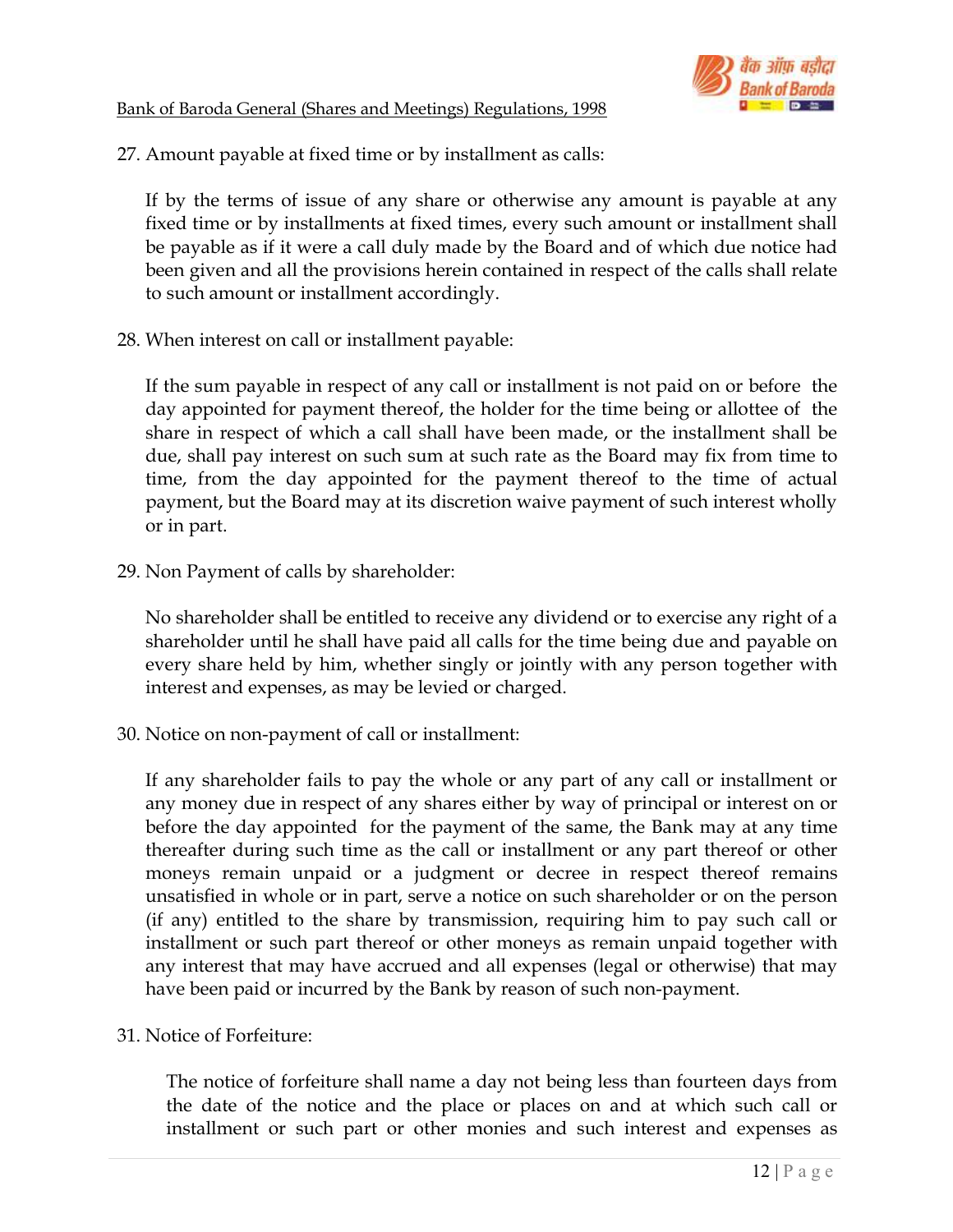

aforesaid are to be paid. The notice shall also state that in the event of nonpayment on or before the time and at the place appointed, the share in respect of which the call was made or installment is payable will be liable to be forfeited.

32. Shares to be forfeited

 If the requirements of any such notice as aforesaid are not complied with, any of the shares in respect of which such notice has been given may at any time thereafter for non-payment of all calls or installments, interests and expenses or the money due in respect thereof, be forfeited by a resolution of the Board to that effect at its next meeting to be held after the expiry of the notice of forfeiture under regulation 31. Such forfeiture shall include all dividends declared in respect of the forfeited shares and not actually paid before the forfeiture.

33. Entry of Forfeiture in the register:

When any share has been forfeited under regulation 32, an entry of the forfeiture with the date thereof shall be made in the register.

34. Forfeited shares to be property of the Bank and may be sold.

 Any share so forfeited shall be deemed to be the property of the Bank and may be sold, re-allotted or otherwise disposed off to any person upon such terms and in such manner as the Board may decide.

35. Power to annul forfeiture:

 The Board may, at any time before any share so forfeited under regulation 32 shall have been sold, re-allotted or otherwise disposed of, annul the forfeiture thereof upon such conditions as it may deem fit.

36. Shareholder liable to pay money owing at the time of forfeiture and interest:

 Any shareholder whose shares have been forfeited shall, notwithstanding the forfeiture, be liable to pay and shall forthwith pay to the Bank all calls, installments, interest, expenses and other money showing upon or in respect of such shares at the time of forfeiture with interest thereon from the time of forfeiture until payment at such rate as may be specified by the Board and the Board may enforce the payment of the whole or a portion thereof.

37. Partial payment not to preclude forfeiture:

 Neither a judgment nor a decree in favor of the Bank for calls or other moneys due in respect of any shares nor any payment or satisfaction there under not the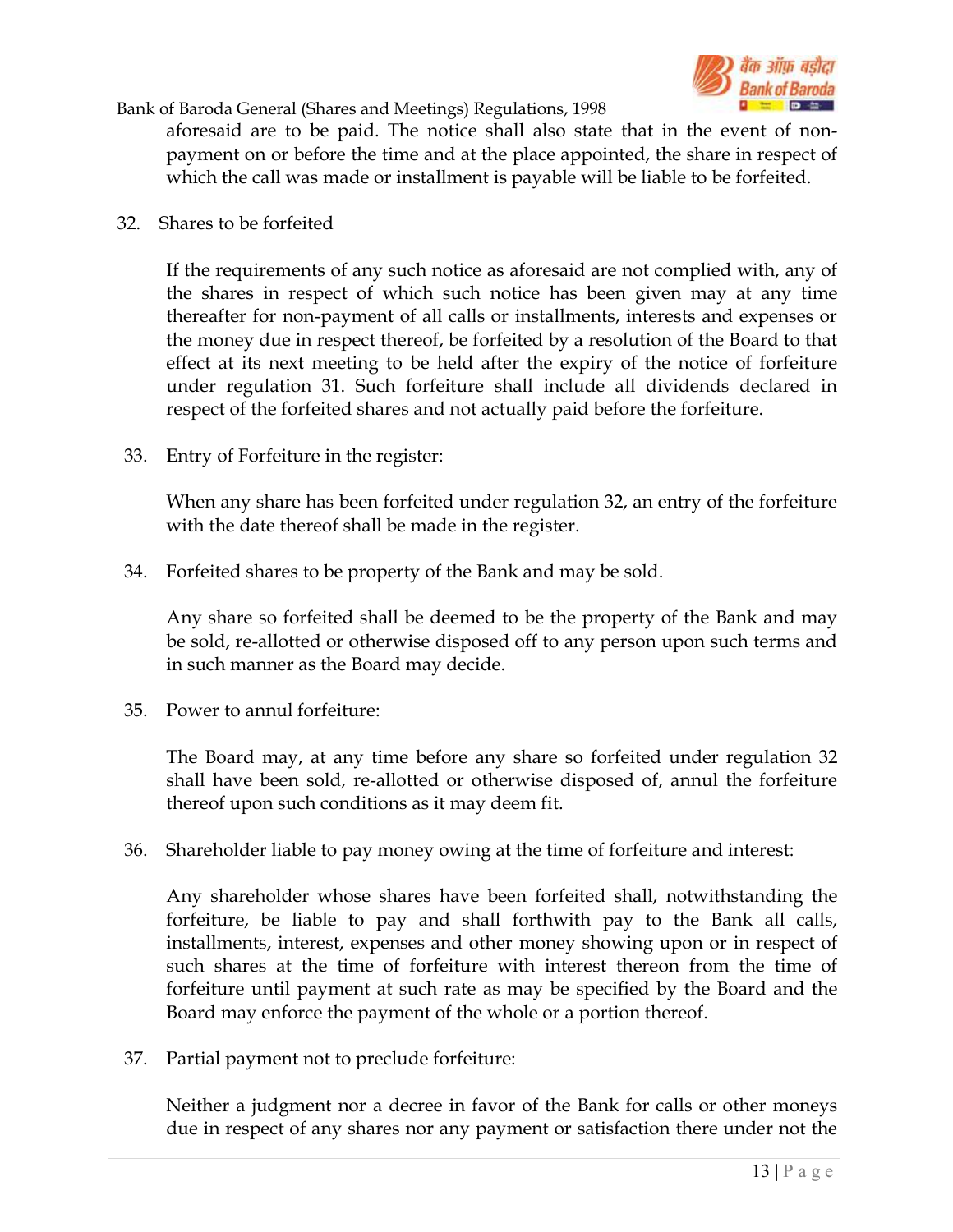

receipt by the Bank of a portion of any money which shall be due from any shareholder from time to time in respect of any share either by way of principal or interest nor any in the indulgence granted by the Bank in respect of payment of any money shall preclude the forfeiture of such shares under these regulations.

38. Forfeiture of share extinguishes all claims against Bank:

 The forfeiture of a share shall involve extinction at the time of the forfeiture, of all interest in all claims and demand against the Bank, in respect of the share and all other rights incidental to the share, except only such of those rights as by these presents expressly waived.

39. Original shares null and void on sale, re-issue, re-allotment or disposal on being forfeited.

 Upon any sale, re-issue, re-allotment or other disposal under the provisions of the preceding regulations, the certificate(s) originally issued in respect of the relative shares shall (unless the same shall on demand by the Bank have previously surrendered to it by the defaulting member) stand cancelled and become null & void and of no effect, the Board shall be entitled to issue a new certificate or certificates in respect of the said shares to the person or persons entitled thereto.

40. Application of forfeiture provisions:

 The provisions of these regulations as to the forfeiture shall apply in the case of non-payment of any sum which by terms of issue of a share become payable at a fixed time, whether on account of nominal value of the shares or by way of premium as if the same had been payable by virtue of a call duly made.

- 41. Lien on shares:
	- (i) The Bank shall have a first and paramount lien-
		- (a) on every share (not being a fully paid share), for all moneys (whether presently payable or not) called, or payable at a fixed time, in respect of that share ;
		- (b) on all shares (not being fully paid shares) standing registered in the name of a single person, for all moneys presently payable by him or his estate to the Bank;
		- (c) upon all the shares registered in the name of each person (whether solely or jointly with others) and upon the proceeds of sale thereof for his debts, liabilities and engagements, solely or jointly with any other person to or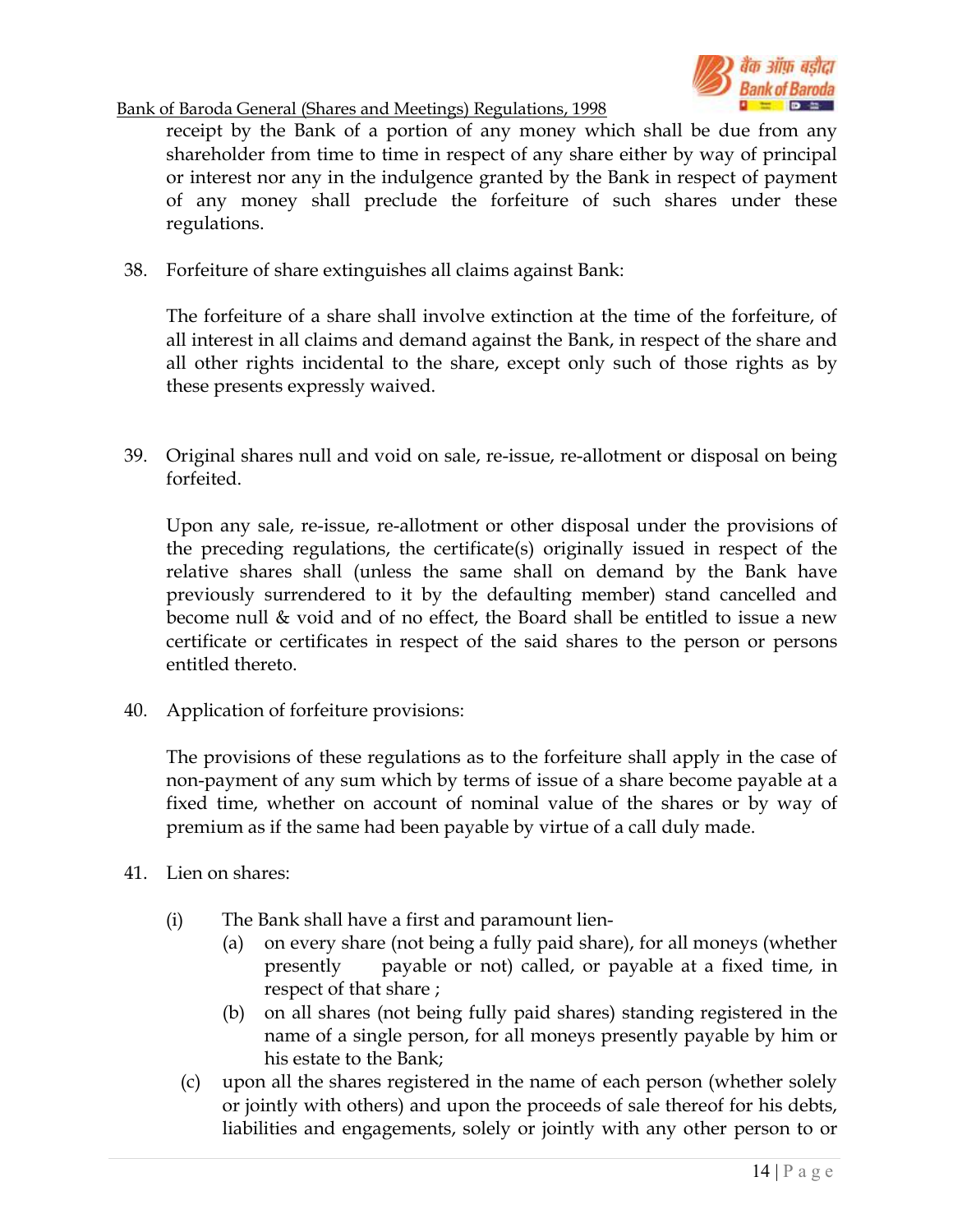

with the Bank, whether the period for the payment, fulfillment, or discharge thereof shall have actually arrived or not and no equitable interest in any share shall be recognized by the Bank over its lien.

Provided that the Board may at any time declare any share to be wholly or in part exempt from the provisions of this clause.

- (ii) The Bank's lien, if any on a share shall extend to all dividends payable thereon.
- 42. Enforcing Lien by sale of Shares:
	- (i) The Bank may sell, in such manner as the Board thinks fit, any share on which the Bank has a lien.
		- (a) if a sum in respect of which the lien exist is presently payable, and
		- (b) after the expiration of fourteen days after a notice in writing stating and demanding payment of such part of the amount in respect of which the lien exists as is in presently payable, has been given to the registered holder for the time being of the share or the person entitled thereto by reason of his death or insolvency.
	- (ii) To give effect to any such sale, the Board may authorize some officer to transfer the shares sold to the purchaser thereof.
- 43. Application of proceeds of sale of shares:

 The net proceeds of any sale of shares under regulation 42 after deduction of costs of such sale, shall be applied in or towards the satisfaction of the debt or liability in respect whereof the lien exists so far as the same is presently payable and the residue, if any, be paid to the shareholders or the person, if any, entitled by transmission to the shares so sold.

44. Certificate of forfeiture:

 A certificate in writing under the hands of any Director or Company Secretary or any other officer of the Bank of Baroda not below the rank of Scale II duly authorized in this behalf, that the call in respect of share was made and that the forfeiture of the share was made by a resolution of the Board to that effect, shall be conclusive evidence of the fact stated therein as against all persons entitled to such shares.

45. Title of purchaser and allottee of forfeited share:

 The Bank may receive the consideration, if any, given for the share on any sale, re-allotment or other disposition thereof and the person to whom such share is sold, re-allotted or disposed of may be registered as the holder of the share and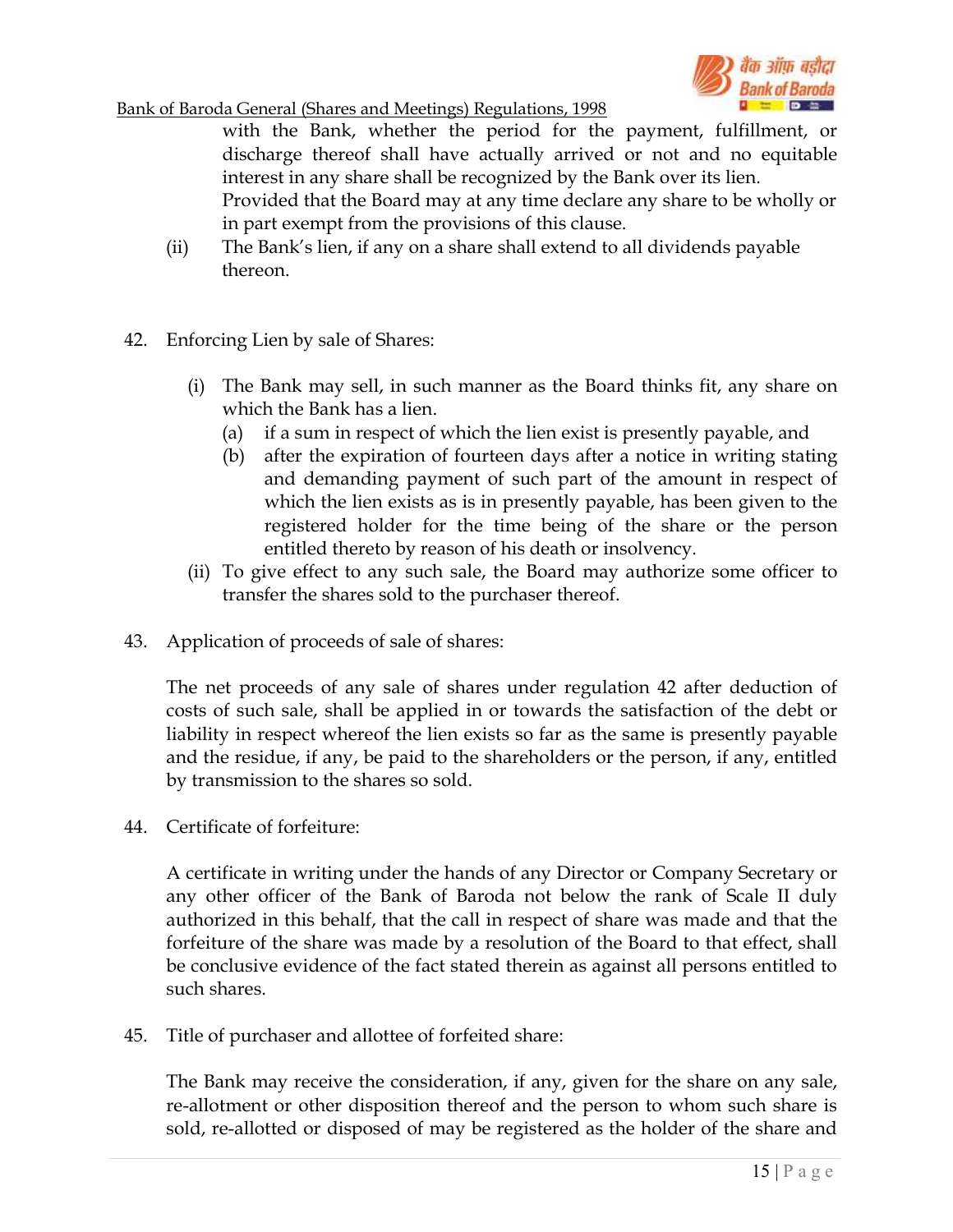

shall not be bound to the application of the consideration, if any nor shall his title to the share be affected by any irregularity or invalidity in the proceedings in reference to the forfeiture, sale, re-allotment or other disposal of the share and the remedy of any person aggrieved by the sale shall be in damages only and against the Bank exclusively.

- 46. Service of a notice or document to shareholders:
	- (i) The Bank may serve a notice or a document on any shareholder either personally, or by ordinary post at his registered address or if he has no registered address in India, at the address, if any, within India supplied by him to the Bank for giving of notice to him.
	- (ii) Where a document or a notice is sent by post, the service of such document or notice shall be deemed to be effected by properly addressing, prepaying and posting a letter containing the document or notice ;

Provided that where a shareholder has intimated to the Bank in advance that documents should be sent to him under a certificate of posting or by registered post, with or without acknowledgement due or by courier service or in an electronic mode and has deposited with the Bank a sum sufficient to defray the expenses of doing so, service of the document or notice shall not be deemed to be effected unless it is sent in the manner intimated by the shareholders, and such service shall be deemed to have been effected in the case of a notice of a meeting at the expiration of forty-eight hours after the letter containing the same is posted and in any other case, at the time at which the letter would have been delivered in the ordinary course of post or electronic media, as the case may be

- (iii) A notice or a document advertised in a newspaper widely circulated in India shall be deemed to be duly served on the day on which the advertisement appears on every shareholder of the Bank who has no registered address in India and has not supplied to the Bank an address within India for giving of notice to him.
- (iv) A notice or document may be served by the Bank on the joint holder of a share by effecting service on the joint-holder named first in the register in respect of the share and notice so given shall be sufficient notice to all the holders of the said shares.
- (v) A notice or a document may be served by the Bank on the persons entitled to a share upon death or in consequence of the insolvency of a shareholder by sending it through post in a prepaid letter addressed to them by name, or by the title of representatives of the deceased, or assignees of the insolvent, or by any like description, at the address if any, in India supplied for the purpose by the persons, claiming to be so entitled, or until such an address has been, so supplied, by serving the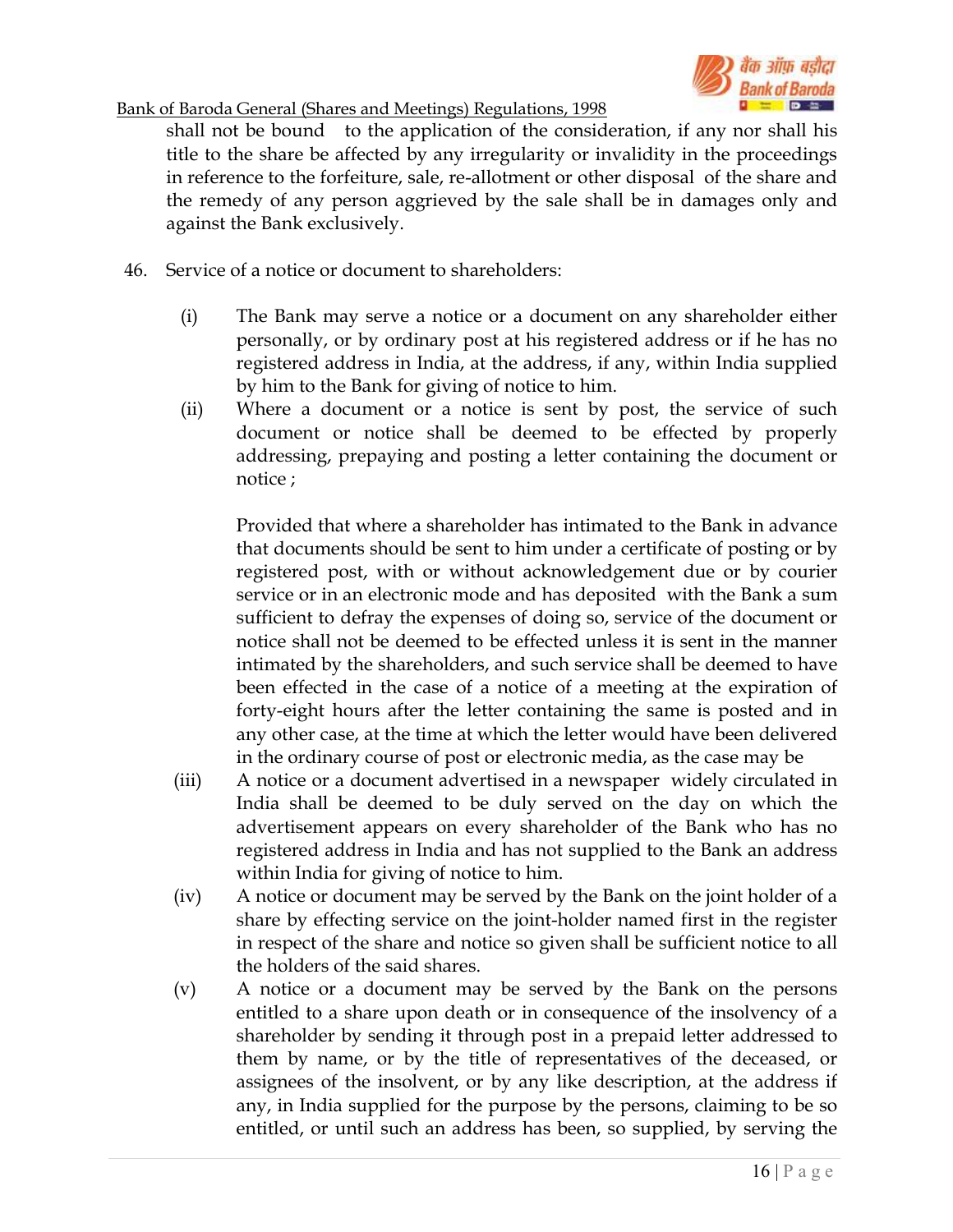

document in any manner in which it might have been served if the death or insolvency had not occurred.

(vi) The signature to any notice to be given by the Bank may be written or printed.

## CHAPTER III SECURITIES OF THE BANK HELD IN A DEPOSITORY

47. Agreement between a depository and the Bank :

 The Bank may enter into an agreement with one or more depository as defined in Section 2 (e) of the Depositories Act, 1996 to avail of its services in respect of securities issued by the Bank.

[Regulations 48 to 55 shall be omitted.]

# CHAPTER IV MEETINGS OF SHAREHOLDERS

- 56. Notice convening an Annual General Meeting:
	- (i) A notice convening an Annual General Meeting of the shareholders signed by the Chairman and Managing Director or Executive Director or any officer not below the rank of Scale VII or Company Secretary of the Bank shall be published at least twenty one clear days before the meeting in not less than two daily newspapers having wide circulation in India.
	- (ii) Every such notice shall state the time, date and place of such meeting and also the business that shall be transacted at that meeting.
	- (iii) The time and date of such meeting shall be as specified by the Boards. The meeting shall be held at the place of Head Office of the Bank.
- 57. Extra Ordinary General Meeting:
	- (i) The Chairman & Managing Director or in his absence the Executive Director of the Bank or in his absence any one of the Director of the Bank may convene an Extra Ordinary General Meeting of shareholders if so directed by the Board or on a requisition for such a meeting having been received either from the Central Government or from other shareholders holding shares, carrying, in aggregate, not less than ten percent of the total voting rights of all the shareholders.
	- (ii) The requisition referred in sub-regulation (i) shall state the purpose for which the Extra Ordinary General Meeting is required to be convened, but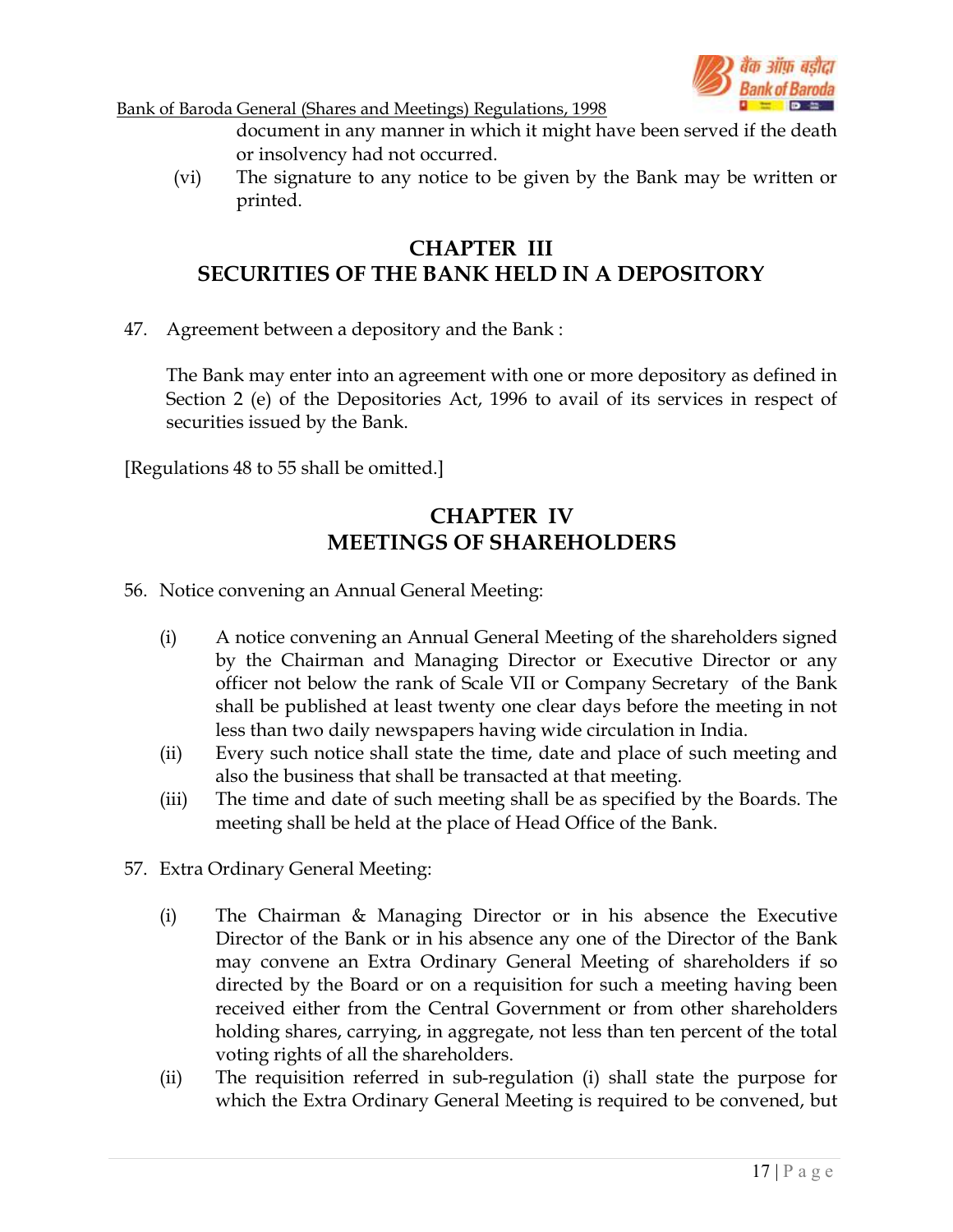

may consist of several documents in like form each signed by one or more of the requisitionists.

- (iii) Where two or more persons hold any shares jointly, the requisitions or a notice calling a meeting, signed by one or some of them shall, for the purpose of this regulation have the same force and effect as if it had been signed by all of them.
- (iv) The time, date and place of the Extra Ordinary General Meeting shall be decided by the Board: Provided that the Extra Ordinary General Meeting convened on the requisition by the Central Government or other shareholder shall be convened not later than 45 days of the receipt of the requisition.
- (v) If the Chairman and Managing Director or in his absence the Executive Director, as the case may be, does not convene a meeting as required by sub-regulation (i), within the period stipulated in the proviso to subregulation (iv), the meeting may be called by the requisitionist themselves within three months from the date of the requisition :

Provided that nothing in this sub-regulation shall be deemed to prevent a meeting duly convened before the expiry of the period of three months aforesaid, from being adjourned to some day after the expiry of that period.

- (vi) A meeting called under sub-regulation (b) by the requisitionists shall be called in the same manner, as nearly as possible as that in which the other general meeting are called by the Board.
- 58. Quorum of general meeting:
	- (i) No business shall be transacted at any meeting of the shareholders unless a quorum of at least five shareholders entitled to vote at such meeting in person are present at the commencement of such business.
	- (ii) If within half an hour after the time appointed for the holding of a meeting, a quorum is not present, in the case of a meeting called by a requisition of shareholders other than the Central Government, the meeting shall stand dissolved.
	- (iii) In any other case if within half an hour after the time appointed for the holding of a meeting, a quorum is not present, the meeting shall stand adjourned to the same day in the next week, at the same time and place or to such other day and such other time and place as the Chairman may determine. If at the adjourned meeting, the shareholders who are present in person or by proxy or by duly authorized representative at such adjourned meeting shall be quorum and may transact the business for which the meeting was called:

Provided that no Annual General Meeting shall be adjourned to a date later than the date within which such Annual General Meeting shall be held in terms of Section 10A (1) of the Act and if adjournment of the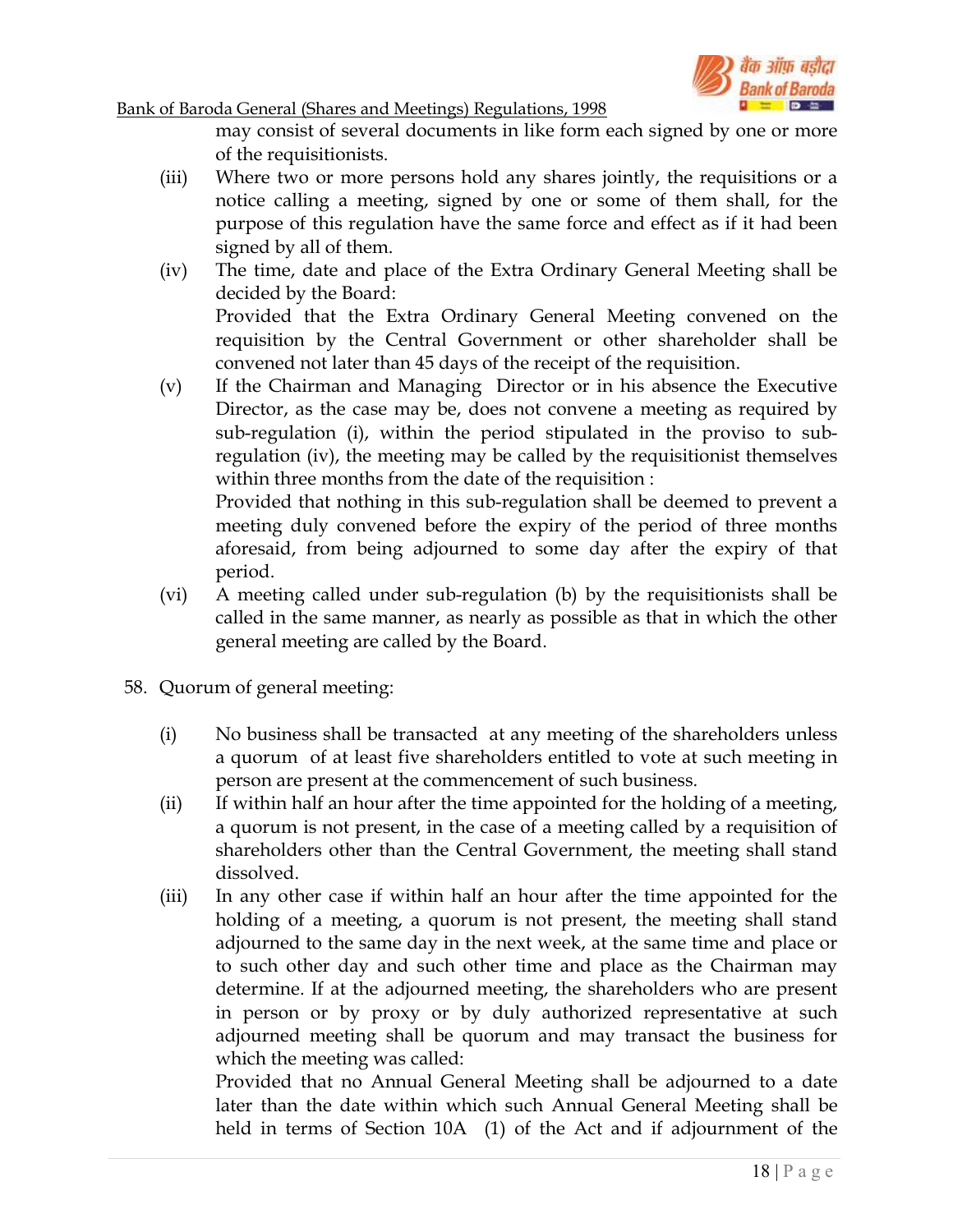



meeting to the same day in the following week would have this effect, the Annual General Meeting shall not be adjourned that the business of the meeting shall be commenced within one hour from the time appointed for the meeting if the quorum is present or immediately after the expiry of one hour from that time and those shareholders who are present in person or by proxy or by duly authorized representative at such time, shall form the quorum.

- 59. Chairman at General Meeting:
	- (i) The Chairman and Managing Director or in his absence, the Executive Director or in his absence such one of the Directors as may be generally or in relations to a particular meeting be authorized by the Chairman and Managing Director or in his absence, the Executive Director in this behalf, shall be the Chairman of the meeting and if the Chairman and Managing Director or the Executive Director or any other Director authorized in this behalf is not present, the meeting may effect any other Director present to be the Chairman of the meeting.
	- (ii) The Chairman of the General Meeting shall regulate the procedure at General Meetings and in particular shall have power to decide the order in which the shareholders may address the meeting to fix a time limit for speeches, to apply the closure, when in his opinion, any matter has been sufficiently discussed and to adjourn the meeting.
- 60. Persons entitled to attend General Meeting:
	- (i) All Directors and all shareholders of the Bank shall, subject to the provisions of sub-regulation (ii), be entitled to attend a general meeting.
	- (ii) A shareholder (not being the Central Government) or a Director, attending a general meeting shall, for the purpose of identification and to determine his voting rights, be required to sign and deliver to the Bank a Form to be specified by the Chairman containing particulars relating to :
		- (a) his full name and registered address ;
		- (b) the distinctive numbers of his share ;
		- (c) whether he is entitled to vote and the number of votes to which he is entitled in person or by proxy or as a duly authorized representative.
- 61. Voting at General Meetings:
	- (i) At any General Meeting, a resolution put to the vote of the meeting shall, unless a poll is demanded be decided on a show of hands.
	- (ii) Save as otherwise provided in the Act every matter submitted to a General Meeting shall be decided by a majority of votes.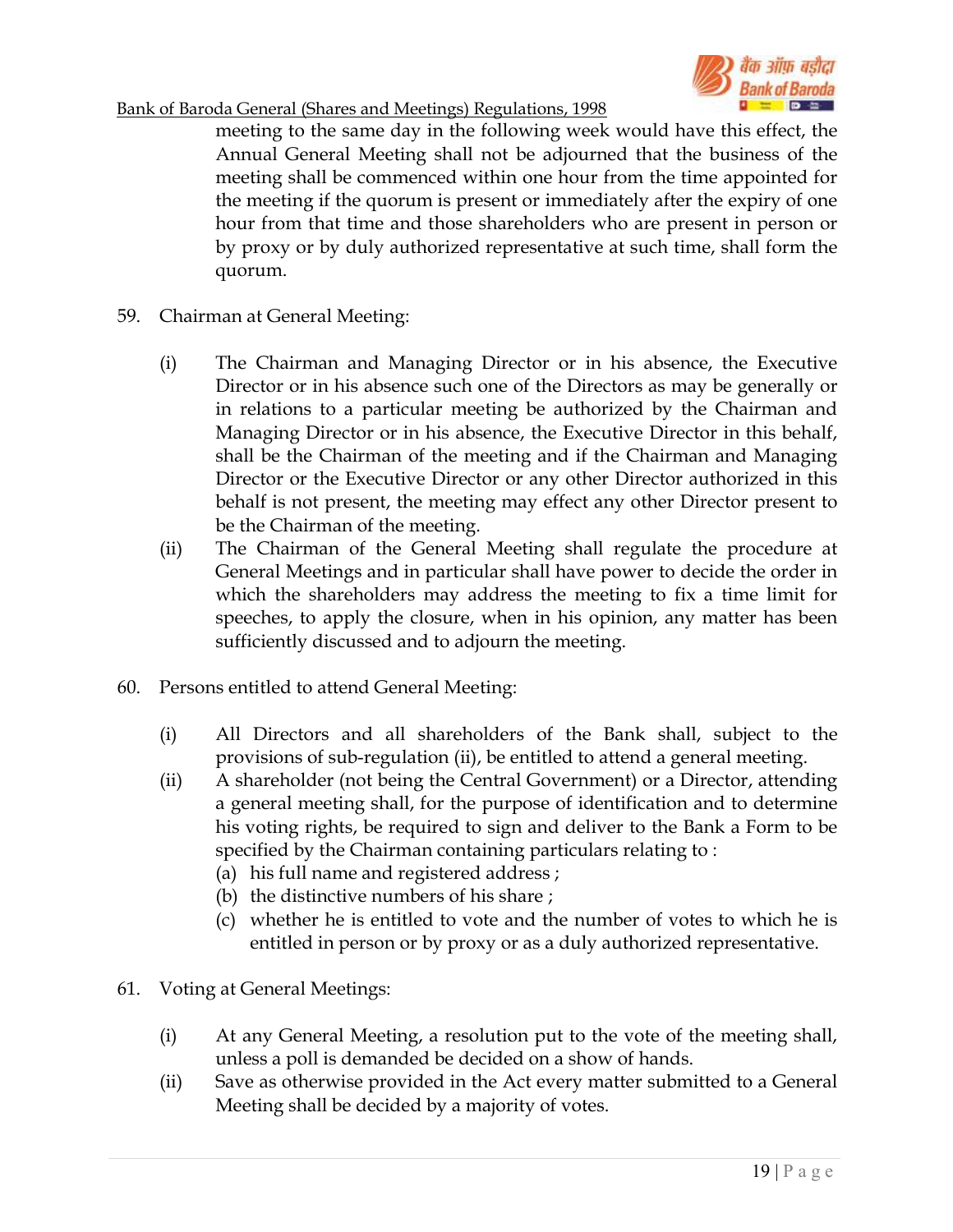

- (iii) Unless a poll is demanded under sub-regulation (i), a declaration by the Chairman of the meeting that a resolution on show of hands has or has not been carried either unanimously or by a particular majority and an entry to that effect in the books containing the minutes of the proceedings, shall be conclusive evidence of the fact, without proof of the number or proportion of the votes cast in favour of, or against, such resolution.
- (iv) Before or on the declaration of the result of the voting on any resolution on a show of hands, a poll may be ordered to be taken by the Chairman of the meeting of his own motion, and shall be ordered to b e taken by him on a demand made in that behalf by any shareholder or shareholders in the Bank which confer a power to vote on the resolution not being less than one fifth of the total voting power in respect of the resolution.
- (v) The demand for a poll may be withdrawn at any time by the person or persons who made the demand.
- (vi) A poll demanded on a question of adjournment or election of Chairman of the meeting shall be taken forthwith.
- (vii) A poll demanded on any other question shall be taken at such time not being later than forty eight hours from the time when the demand was made, as the Chairman of the meeting may direct.
- (viii) The decision of the Chairman of the meeting as to the qualification of any person to vote, and also in the case of poll, as to the number of votes any person is competent to exercise shall be final.
- 61A. Scrutineers at Poll :
	- (i) Where a poll is to be taken, the Chairman of the meeting shall appoint two scrutineers to scrutinize the votes given on the poll and to report thereon to him.
	- (ii) The Chairman of the meeting shall have the power, at any time before the result of the poll is declared, to remove a scrutineer from the office and to fill the vacancy in the office of the scrutineers arising from such removal or from any other cause.
	- (iii) Of the two scrutineers appointed under this Regulation one shall always be a shareholder (not being an Officer or employee of the Bank) present at the meeting: provided that such a shareholder is available and willing to be appointed.
- 61B. Manner of taking poll and result thereof:
	- (i) The Chairman of the meeting shall have power to regulate the manner in which a poll shall be taken.
	- (ii) The result of the poll shall be deemed to be the decision of the meeting on the resolution on which the poll was taken.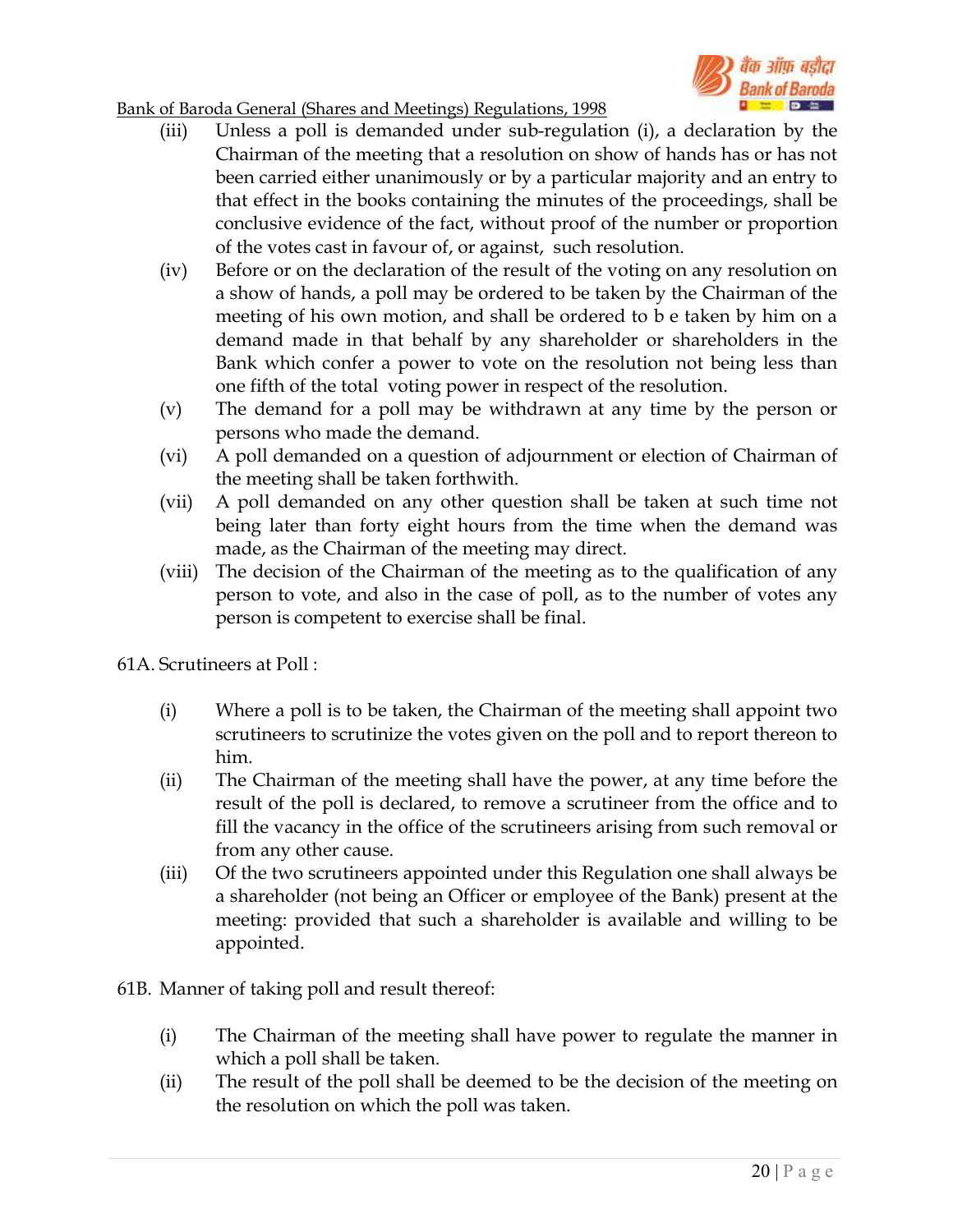

- 62. Minutes of General Meetings:
	- (i) The Bank shall cause the minutes of all proceedings to be maintained in the books kept for the purpose.
	- (ii) Any such minutes, if purporting to be signed by the Chairman of the meeting at which the proceedings were held, or by the Chairman of the next succeeding meeting, shall be evidence of the proceedings.
	- (iii) Until the contrary is proved, every General Meeting in respect of the proceedings hereof minutes have been so made shall be deemed to have been duly called and held and all proceedings held thereat to have been duly held.
	- (iv) On written request made by a shareholder for inspection of the minute book or for a copy of the minute of a specified meeting, the Bank shall allow the inspection or furnish the copy of the minute, as the case may be, to the shareholder.

## CHAPTER V ELECTION OF DIRECTORS

- 63. Directors to be elected at General Meeting:
	- (i) A Director under clause (i) of sub-section (3) of Section 9 of the Act shall be elected by the shareholders on the register, other than the Central Government, from amongst themselves in the General Meeting of the Bank.
	- (ii) Where an election of a Director is to be held at any General Meeting, the notice thereof shall be included in the notice convening the meeting. Every such notice shall specify the number of Directors to be elected and their particulars of vacancies in respect of which the election is to be held.
- 64. List of shareholders:
	- (i) For the purpose of election of a Director under sub-regulation (i) of Regulation 63 of these Regulations, a list shall be prepared of shareholders on the register by whom the Directors is to be elected.
	- (ii) The list shall contain the names of the shareholders, their registered addresses, the number and denoting numbers of shares held by them with the dates on which the shares were registered and the number of votes to which they will be entitled on the date fixed for the meeting at which the election will take place and copies of the list shall be available for purchase at least three weeks before the date fixed for the meeting at a price to be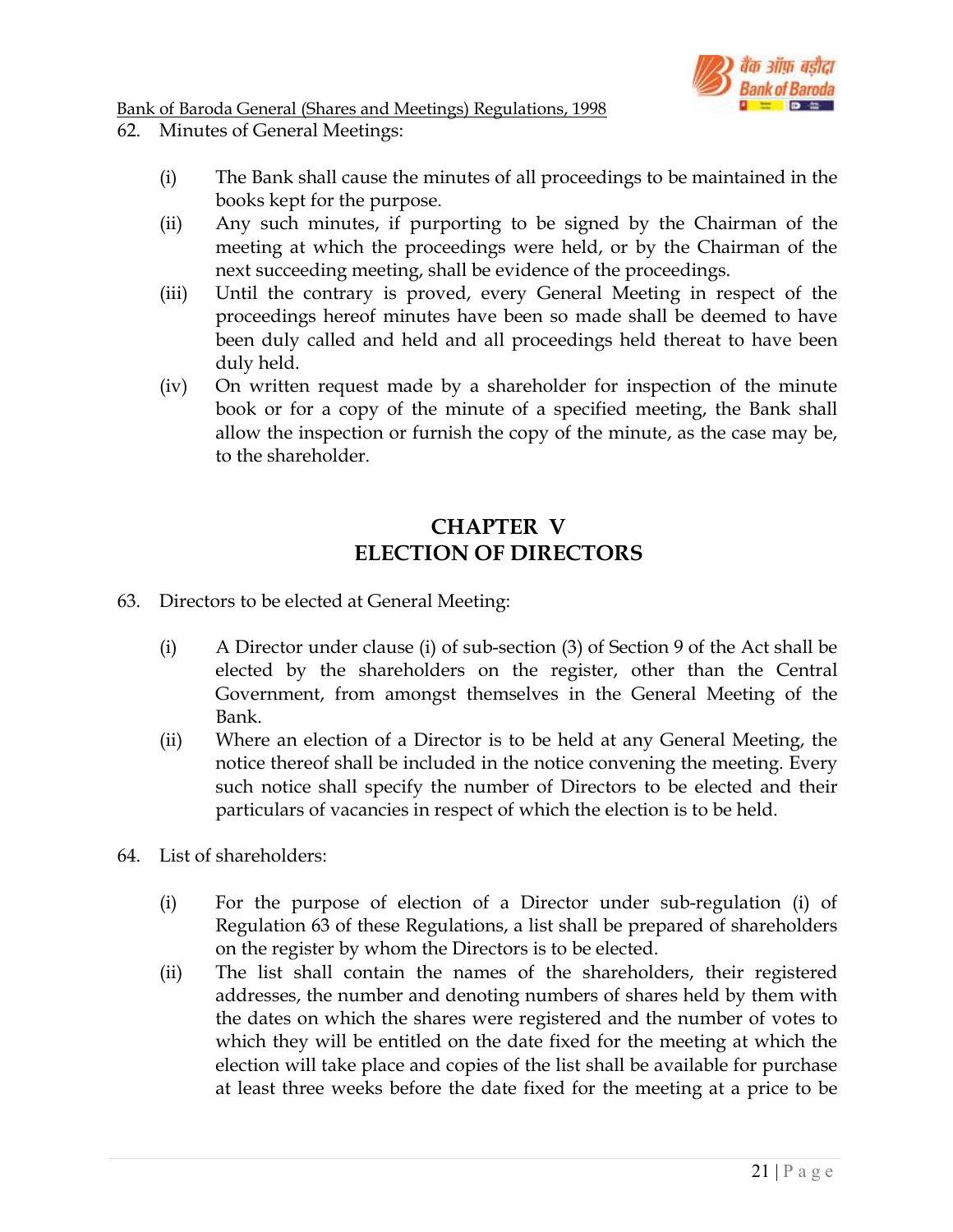

fixed by the Board or the Management Committee, on application at the Head Office.

65. Nomination of candidates for election:

–

- (i) No nomination of a candidate for election as a Director shall be valid unless
	- (a) he is a shareholder holding not less than –100- (one hundred) shares in the Bank ;
	- (b) he is on the last date for receipt of nomination, not disqualified to be a Director under the Act or under the Scheme ;
	- (c) he has paid all calls in respect of the shares of the Bank held by him, whether alone or jointly with others, on or before the last date fixed for the payment of the call ;
	- (d) the nomination is in writing signed by at least one hundred shareholders entitled to elect Directors under he Act or by their duly constituted attorney, provided that a nomination by a shareholder who is a company may be made by a resolution of the Directors of the said company and where it is so made, a copy of the resolution certified to be a true copy by the Chairman of the meeting at which it was passed shall be dispatched to the Head Office of the Bank and such copy shall be deemed to be a nomination on behalf of such company ;
	- (e) the nomination accompanies or contains a declaration signed by the candidate before a Judge, Magistrate. Registrar or Sub-registrar of Assurances or other Gazetted Officer or an Officer of the Reserve Bank of India or any Nationalised Bank, that he accepts the nomination and is willing to stand for election and that he is not disqualified either under the Act or the Scheme or these Regulations from being a Director.
- ii) No nomination shall be valid unless it is received with all the connected documents complete in all respects and received, at the Head Office of the Bank on a working day not less than fourteen days before the date fixed for the meeting.
- 66. Scrutiny of nomination:
	- (i) Nomination shall be scrutinized on the first working day following the date fixed for the receipt of nominations, and in case any nomination is not found to be valid, the same shall be rejected after recording the reason therefore. If there is only one valid nomination for any particular vacancy to be filled by election the candidate so nominated shall be deemed to be elected forthwith and his name and address shall be published as so elected. In such an event there shall not be any election at the meeting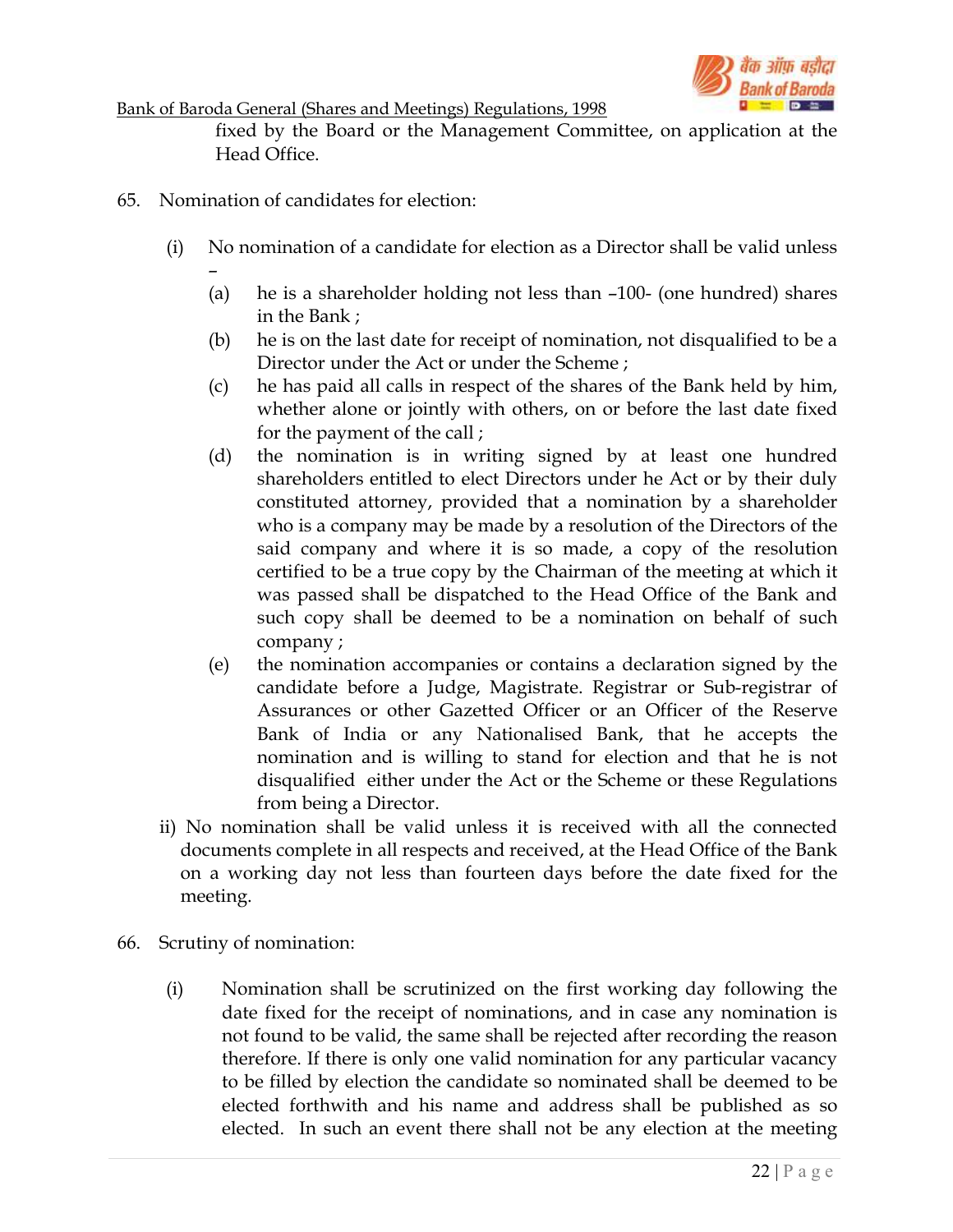

convened for the purpose and if the meeting had been called solely for the purpose of the aforesaid election, it shall stand cancelled.

- (ii) In the event of an election being held, if valid nomination are more than the number of Directors to be elected, the candidate polling the majority of votes shall be deemed to have been elected.
- (iii) A Director elected to fill an existing vacancy shall be deemed to have assumed office from the date following that on which he is, or is deemed to be elected.
- 67. Election Disputes:
	- (i) If any doubt or dispute shall arise as to the qualification or disqualification of a person deemed or declared to be elected, or as to the validity of the election of a Director, any person interested, being a candidate or shareholder entitled to vote at such election, may, within seven days of the date of the declaration of the result of such election give intimation in writing thereof to the Chairman and Managing Director of the Bank and shall in the said intimation give full particulars of the grounds upon which he doubts or disputes the validity of the election.
	- (ii) On receipt of an intimation under sub-regulation (i), the Chairman and Managing Director or in his absence, the Executive Director of the Bank shall forthwith refer such doubt or dispute for the decision of a committee consisting of the Chairman and Managing Director or in his absence, the Executive Director and any two of the Directors nominated under clauses (b) and (c) of sub-section (3) of Section 9 of the Act.
	- (iii) The committee referred to in sub-regulation (ii) shall make such enquiry as it deems necessary and if it find that the election was a valid election, it shall confirm the declared result of the election or, if it finds that the election was not a valid election, it shall, within 30 days of the commencement of the enquiry, make such order and give such directions including the holding of a fresh election as shall in the circumstances appear just to the committee.
	- (iv) An order and direction of such committee in pursuance of this regulation shall be conclusive.

# CHAPTER VI VOTING RIGHTS OF SHAREHOLDERS

- 68. Determination of voting rights:
	- (i) Subject to the provisions contained in Section 3 (2E) of the Act, each shareholder who has been registered as a shareholder on the date of closure of the register prior to the date of Genera Meeting shall, at such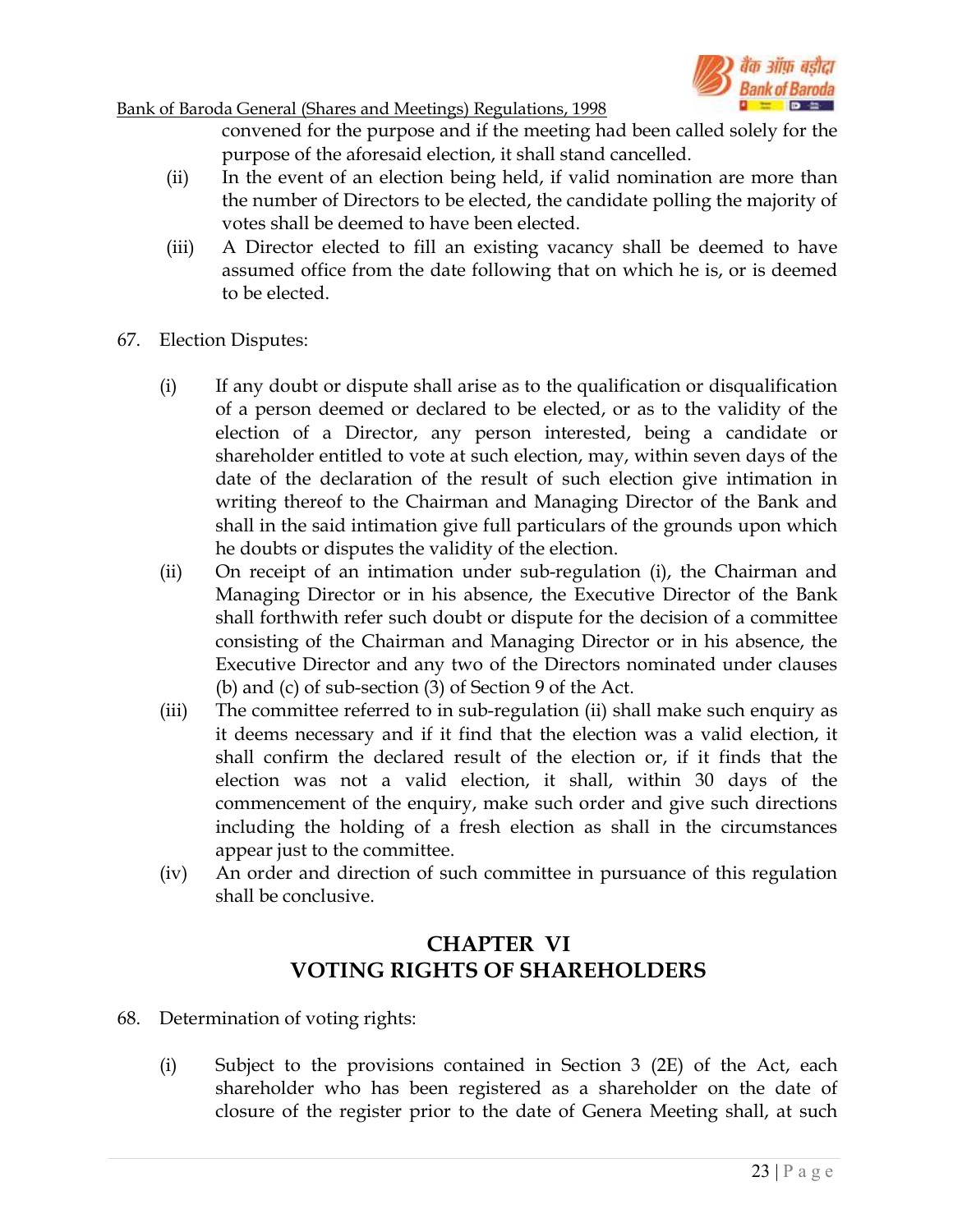

meeting, have one vote on show of hands and in case of a poll shall have one vote for each share held by him.

(ii) Subject to the provisions contained in Section 3 (2E) of the Act, every shareholder entitled to vote as aforesaid who, not being a company, is present in person or by proxy shall have one vote on a show of hands and in case of a poll shall have one vote for each share held by him as stated hereinabove in sub-regulation (i.)

Explanation: For this Chapter, "Company" means any body corporate.

- (iii) Shareholders of the Bank entitled to attend and vote at a General Meeting shall be entitled to appoint another person (whether a shareholder or not ) as his proxy to attend and vote instead of himself; but a proxy so appointed shall not have any right to speak at the meeting.
- 69. Voting by duly authorized representative:
	- (i) A shareholder, being the Central Government or company may by a resolution, as the case may be, authorize any of its officials or any other person to act as its representative at any General Meeting of the shareholders and the person so authorized (referred to as a "duly authorized representative" in these regulations) shall be entitled to exercise the same powers on behalf of the Central Government or company which he represents, as if he was an individual shareholder of the Bank. The authorization so given may be in favour of two persons in the alternative and in such a case any one of such persons may act as the duly authorized representative of the Central Government / Company.
	- (ii) No person shall attend or vote at any meeting of the shareholders of the Bank as the duly authorized representative of a company unless a copy of the resolution appointing him as a duly authorized representative certified to be a true copy by the Chairman of the meeting at which it was passed shall have been deposited at the Head Office of the Bank not less than four days before the date fixed for the meeting.
- 70. Proxies:
	- (i) No instrument of proxy shall be valid unless, in the case of an individual shareholder, it is signed by him or by his attorney duly authorized in writing, or in the case of joint holders, it is signed by the shareholder first named in the register or his attorney duly authorized in writing or in the case of the body corporate, signed by its officer or an attorney duly authorized in writing:

Provided that an instrument of proxy shall be sufficiently signed by any shareholder, who is for any reason, unable to write his name, if his mark is